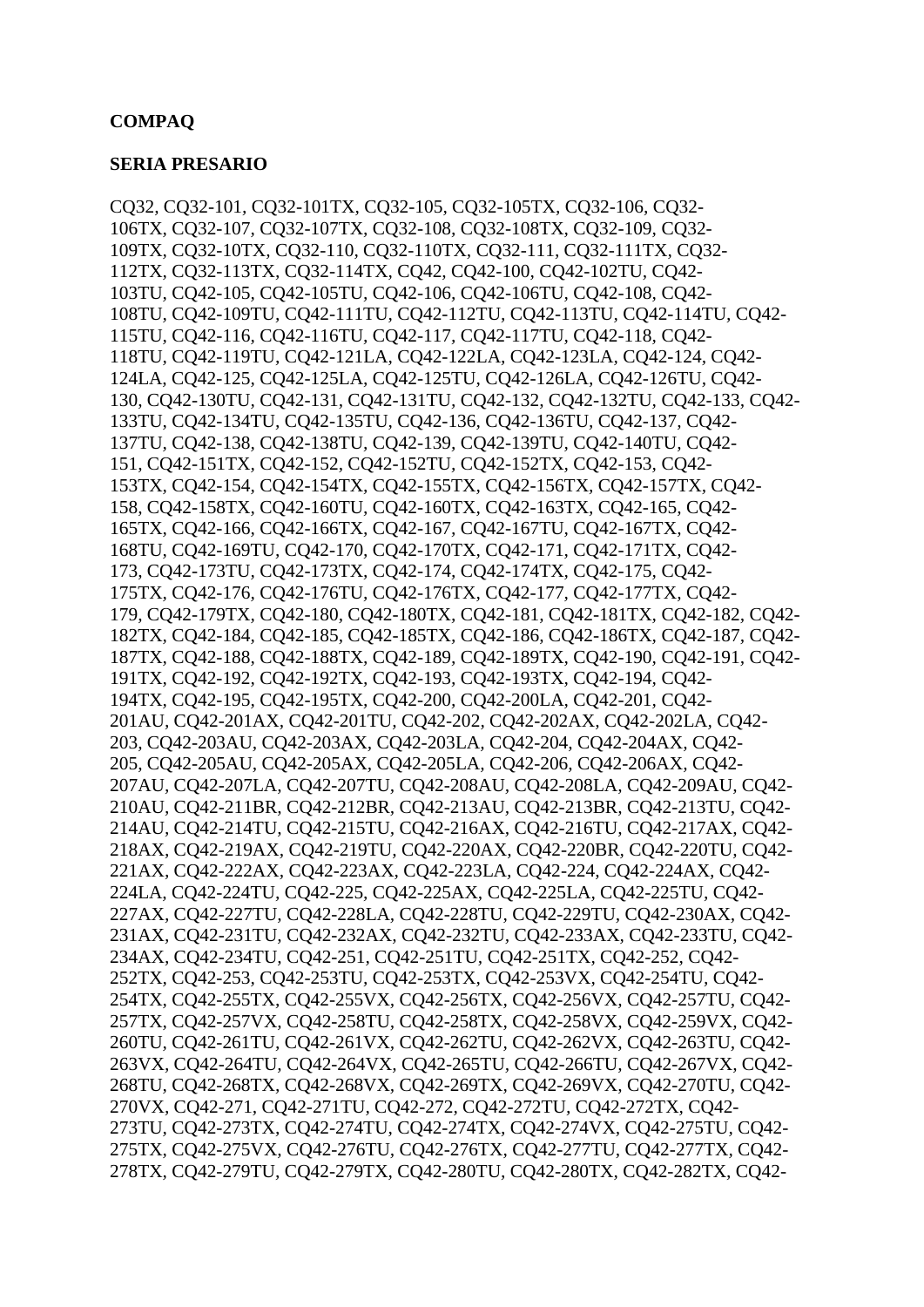283TX*,* CQ42-284TU*,* CQ42-284TX*,* CQ42-285TU*,* CQ42-285TX*,* CQ42-286TX*,* CQ42- 287TX*,* CQ42-288TX*,* CQ42-289TX*,* CQ42-290TX*,* CQ42-291TX*,* CQ42-292TX*,* CQ42- 294*,* CQ42-294TX*,* CQ42-295*,* CQ42-295TX*,* CQ42-296TX*,* CQ42-297TX*,* CQ42- 298TX*,* CQ42-299TX*,* CQ42-300*,* CQ42-301*,* CQ42-301AU*,* CQ42-301AX*,* CQ42- 301TU*,* CQ42-302*,* CQ42-302AX*,* CQ42-302TU*,* CQ42-303*,* CQ42-303AX*,* CQ42- 303LA*,* CQ42-303TU*,* CQ42-304*,* CQ42-304AU*,* CQ42-304AX*,* CQ42-304TU*,* CQ42- 305*,* CQ42-305AU*,* CQ42-305TU*,* CQ42-306TU*,* CQ42-307AU*,* CQ42-309*,* CQ42- 309AU*,* CQ42-309AX*,* CQ42-310*,* CQ42-310AX*,* CQ42-311*,* CQ42-311AU*,* CQ42- 312*,* CQ42-312AU*,* CQ42-313*,* CQ42-313AU*,* CQ42-313AX*,* CQ42-315AU*,* CQ42- 320*,* CQ42-320CA*,* CQ42-324LA*,* CQ42-328LA*,* CQ42-351TX*,* CQ42-352*,* CQ42- 352TU*,* CQ42-352TX*,* CQ42-353*,* CQ42-353TU*,* CQ42-353TX*,* CQ42-354*,* CQ42- 354TU*,* CQ42-354TX*,* CQ42-355*,* CQ42-355TU*,* CQ42-355TX*,* CQ42-356*,* CQ42- 356TU*,* CQ42-356TX*,* CQ42-357TU*,* CQ42-359*,* CQ42-359TU*,* CQ42-360*,* CQ42- 360TU*,* CQ42-362*,* CQ42-362TU*,* CQ42-365*,* CQ42-365TU*,* CQ42-366TU*,* CQ42- 367TU*,* CQ42-368TU*,* CQ42-369TU*,* CQ42-370TU*,* CQ42-371*,* CQ42-371TU*,* CQ42- 372TU*,* CQ42-400*,* CQ42-400AU*,* CQ42-400AX*,* CQ42-400TU*,* CQ42-401AU*,* CQ42- 401AX*,* CQ42-401TU*,* CQ42-402AU*,* CQ42-402AX*,* CQ42-402TU*,* CQ42-403AX*,* CQ42- 404AU*,* CQ42-404AX*,* CQ42-404TU*,* CQ42-405AU*,* CQ42-408LA*,* CQ42-450TU*,* CQ42- 450TX*,* CQ42-451TU*,* CQ42-452TU*,* CQ42-453TU*,* CQ42-455TU*,* CQ42-457TU*,* CQ42- 459TU*,* CQ42-460TU*,* CQ42-461TU*,* CQ42-462TU*,* CQ42-463TU*,* CQ42-464TU*,* CQ42- 465TU*,* CQ42-467TU*,* CQ42-468TU*,* CQ42-471TU*,* CQ43*,* CQ43-100*,* CQ43-101*,* CQ43- 101AU*,* CQ43-101TU*,* CQ43-101TX*,* CQ43-102AU*,* CQ43-102TU*,* CQ43-102TX*,* CQ43- 103*,* CQ43-103TU*,* CQ43-103TX*,* CQ43-104TU*,* CQ43-105TU*,* CQ43-106TU*,* CQ43- 107TU*,* CQ43-108TU*,* CQ43-109TU*,* CQ43-110TU*,* CQ43-111BR*,* CQ43-111TU*,* CQ43- 112BR*,* CQ43-112TU*,* CQ43-113BR*,* CQ43-114TU*,* CQ43-116TU*,* CQ43-160LA*,* CQ43- 170LA*,* CQ43-171LA*,* CQ43-172LA*,* CQ43-173LA*,* CQ43-174LA*,* CQ43-175LA*,* CQ43- 176LA*,* CQ43-177LA*,* CQ43-178LA*,* CQ43-200*,* CQ43-200TX*,* CQ43-201TX*,* CQ43- 202*,* CQ43-202TX*,* CQ43-203*,* CQ43-203TX*,* CQ43-204*,* CQ43-204TU*,* CQ43- 204TX*,* CQ43-206TU*,* CQ43-206TX*,* CQ43-207TX*,* CQ43-208*,* CQ43-208TU*,* CQ43- 208TX*,* CQ43-211TU*,* CQ43-212TU*,* CQ43-213TU*,* CQ43-214TU*,* CQ43-300*,* CQ43- 300AU*,* CQ43-300LA*,* CQ43-300TU*,* CQ43-300TX*,* CQ43-301AU*,* CQ43-301TU*,* CQ43- 301TX*,* CQ43-302AU*,* CQ43-302TU*,* CQ43-302TX*,* CQ43-303AU*,* CQ43-303TX*,* CQ43- 304AU*,* CQ43-304TU*,* CQ43-304TX*,* CQ43-305AU*,* CQ43-305LA*,* CQ43-305TU*,* CQ43- 305TX*,* CQ43-306AU*,* CQ43-306TU*,* CQ43-306TX*,* CQ43-307AU*,* CQ43-307TU*,* CQ43- 307TX*,* CQ43-308AU*,* CQ43-308TU*,* CQ43-308TX*,* CQ43-309AU*,* CQ43-309TU*,* CQ43- 310AU*,* CQ43-310TU*,* CQ43-311AU*,* CQ43-311TU*,* CQ43-312TU*,* CQ43-313TU*,* CQ43- 314BR*,* CQ43-325BR*,* CQ43-350LA*,* CQ43-351LA*,* CQ43-400AU*,* CQ43-400TU*,* CQ43- 400TX*,* CQ43-401AU*,* CQ43-401TU*,* CQ43-402TU*,* CQ43-403TU*,* CQ43-403TX*,* CQ43- 404AU*,* CQ43-404TX*,* CQ43-405AU*,* CQ43-406TX*,* CQ43-407TU*,* CQ43-408TU*,* CQ43- 409TU*,* CQ43-410TU*,* CQ43-411TU*,* CQ43-413TU*,* CQ43-414TU*,* CQ56*,* CQ56- 100*,* CQ56-100SG*,* CQ56-100XX*,* CQ56-101*,* CQ56-101SA*,* CQ56-101SG*,* CQ56- 102*,* CQ56-102EA*,* CQ56-102EG*,* CQ56-102SA*,* CQ56-102SG*,* CQ56-102TU*,* CQ56- 103*,* CQ56-103EA*,* CQ56-103EG*,* CQ56-103SA*,* CQ56-103SG*,* CQ56-104*,* CQ56- 104CA*,* CQ56-104SA*,* CQ56-105*,* CQ56-105SA*,* CQ56-106*,* CQ56-106EA*,* CQ56- 106SA*,* CQ56-107*,* CQ56-107SA*,* CQ56-108*,* CQ56-108SA*,* CQ56-109*,* CQ56- 109WM*,* CQ56-110*,* CQ56-110SA*,* CQ56-110US*,* CQ56-111*,* CQ56-111EA*,* CQ56- 111EG*,* CQ56-111SA*,* CQ56-111SG*,* CQ56-112*,* CQ56-112EA*,* CQ56-112NR*,* CQ56- 112SA*,* CQ56-113*,* CQ56-113SA*,* CQ56-114*,* CQ56-114EO*,* CQ56-115*,* CQ56- 115DX*,* CQ56-115EG*,* CQ56-115SA*,* CQ56-120*,* CQ56-120SG*,* CQ56-122*,* CQ56- 122NR*,* CQ56-124*,* CQ56-124CA*,* CQ56-126*,* CQ56-129*,* CQ56-129NR*,* CQ56-131*,* CQ56-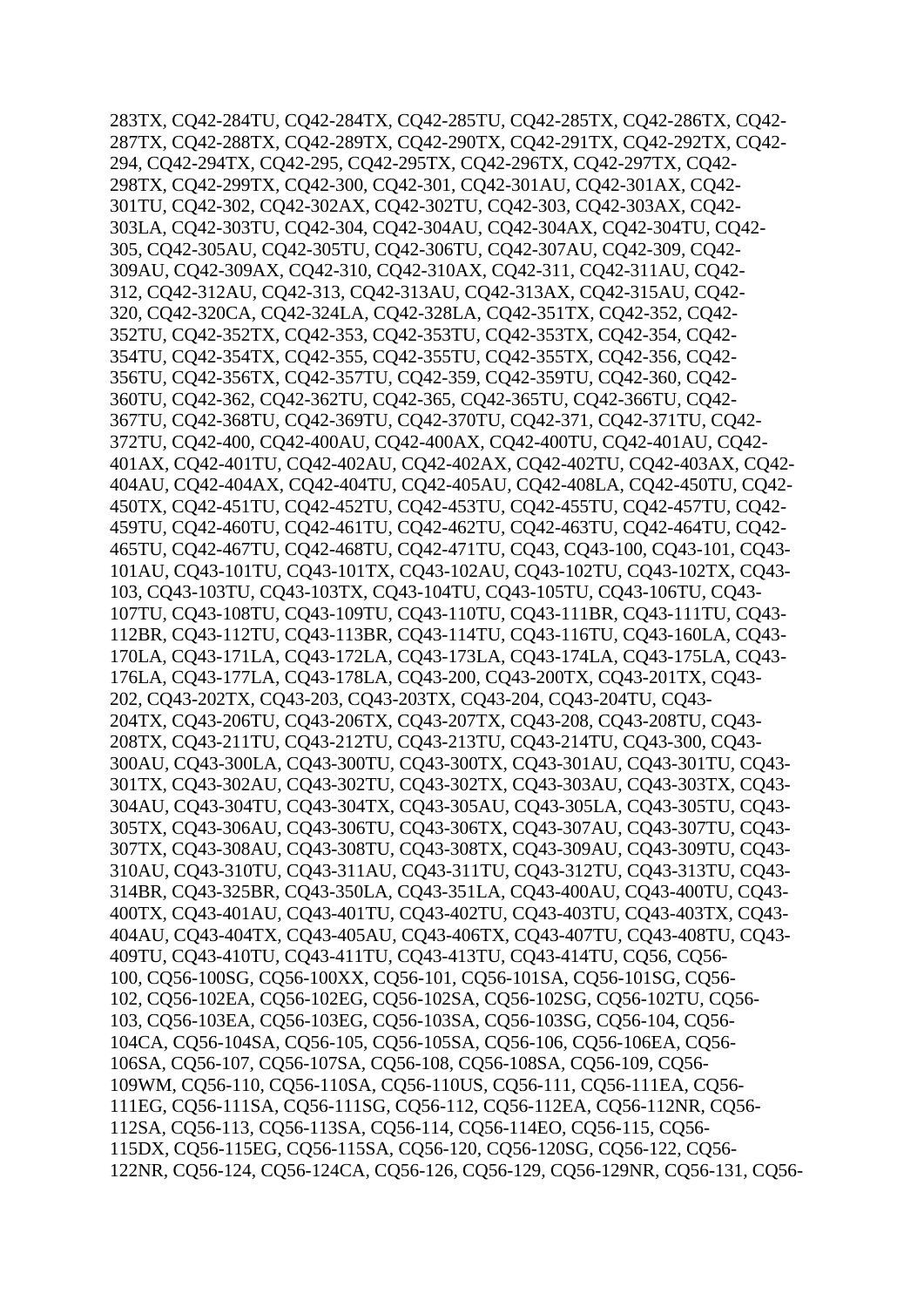131SF*,* CQ56-132*,* CQ56-132EF*,* CQ56-132SF*,* CQ56-133*,* CQ56-133EF*,* CQ56- 133SF*,* CQ56-134*,* CQ56-134CA*,* CQ56-134EF*,* CQ56-134SF*,* CQ56-135*,* CQ56- 135EF*,* CQ56-135SF*,* CQ56-136*,* CQ56-136SF*,* CQ56-142*,* CQ56-142EF*,* CQ56- 142SF*,* CQ56-148*,* CQ56-148CA*,* CQ56-148SF*,* CQ56-154*,* CQ56-154CA*,* CQ56- 155*,* CQ56-155EA*,* CQ56-156*,* CQ56-160*,* CQ56-170*,* CQ56-200*,* CQ56-200SG*,* CQ56- 200TU*,* CQ56-201*,* CQ56-201NR*,* CQ56-201SG*,* CQ56-201TU*,* CQ56-203*,* CQ56- 203SG*,* CQ56-204*,* CQ56-204CA*,* CQ56-204SG*,* CQ56-205*,* CQ56-205EG*,* CQ56- 206*,* CQ56-206SA*,* CQ56-207*,* CQ56-207SG*,* CQ56-209*,* CQ56-209SG*,* CQ56-210*,* CQ56- 210EF*,* CQ56-210EG*,* CQ56-210SF*,* CQ56-210SG*,* CQ56-219*,* CQ56-219WM*,* CQ56- 220*,* CQ56-220CA*,* CQ56-240*,* CQ56-240CA*,* CQ56-240EF*,* CQ56-240SF*,* CQ56- 250*,* CQ56-250EA*,* CQ56-250SA*,* CQ56-250SF*,* CQ56-252*,* CQ56-252SA*,* CQ56- 252SF*,* CQ56-253*,* CQ56-253SA*,* CQ56-254SA*,* CQ56-256*,* CQ56-256SA*,* CQ56- 258*,* CQ56-258SA*,* CQ56-261*,* CQ56-261EA*,* CQ56-280*,* CQ56-280EG*,* CQ56- 280SG*,* CQ56-283*,* CQ56-283SG*,* CQ56-290*,* CQ56-290EF*,* CQ56-290SF*,* CQ56- 292*,* CQ56-292SF*,* CQ56Z-200*,* CQ56Z-200 CTO*,* CQ57*,* CQ58*,* CQ62*,* CQ62-100*,* CQ62- 101*,* CQ62-101TX*,* CQ62-102*,* CQ62-102TX*,* CQ62-103*,* CQ62-103TU*,* CQ62-104*,* CQ62- 104TU*,* CQ62-105*,* CQ62-105TU*,* CQ62-105TX*,* CQ62-106*,* CQ62-106TU*,* CQ62- 108*,* CQ62-108TU*,* CQ62-108TX*,* CQ62-109*,* CQ62-109TU*,* CQ62-109TX*,* CQ62- 110*,* CQ62-110TU*,* CQ62-111*,* CQ62-111TU*,* CQ62-111TX*,* CQ62-112*,* CQ62- 112TU*,* CQ62-112TX*,* CQ62-113*,* CQ62-113TU*,* CQ62-113TX*,* CQ62-114*,* CQ62- 114TX*,* CQ62-115*,* CQ62-115TX*,* CQ62-116*,* CQ62-116TU*,* CQ62-200*,* CQ62- 200CA*,* CQ62-200SB*,* CQ62-200SD*,* CQ62-200SG*,* CQ62-200SJ*,* CQ62-200SK*,* CQ62- 200SL*,* CQ62-200SM*,* CQ62-200SO*,* CQ62-200SQ*,* CQ62-200SY*,* CQ62-201*,* CQ62- 201AU*,* CQ62-201AX*,* CQ62-201SO*,* CQ62-201TU*,* CQ62-202*,* CQ62-202AU*,* CQ62- 202SO*,* CQ62-202TU*,* CQ62-203*,* CQ62-203AU*,* CQ62-203AX*,* CQ62-203SZ*,* CQ62- 203TU*,* CQ62-204*,* CQ62-204AX*,* CQ62-204SO*,* CQ62-205SO*,* CQ62-205SR*,* CQ62- 205SY*,* CQ62-206*,* CQ62-206SO*,* CQ62-206TU*,* CQ62-207*,* CQ62-207AU*,* CQ62- 207AX*,* CQ62-207SO*,* CQ62-207TU*,* CQ62-208AU*,* CQ62-208AX*,* CQ62-208SO*,* CQ62- 208TU*,* CQ62-209*,* CQ62-209AX*,* CQ62-209CA*,* CQ62-209SO*,* CQ62-209TU*,* CQ62- 209WM*,* CQ62-210*,* CQ62-210AX*,* CQ62-210EB*,* CQ62-210EC*,* CQ62-210EE*,* CQ62- 210EI*,* CQ62-210EK*,* CQ62-210EM*,* CQ62-210EP*,* CQ62-210SA*,* CQ62-210SD*,* CQ62- 210SP*,* CQ62-210SQ*,* CQ62-210SW*,* CQ62-210SY*,* CQ62-210TU*,* CQ62-210US*,* CQ62- 211*,* CQ62-211AX*,* CQ62-211HE*,* CQ62-212*,* CQ62-212AX*,* CQ62-212TU*,* CQ62- 213AX*,* CQ62-213NR*,* CQ62-214*,* CQ62-214AX*,* CQ62-214NR*,* CQ62-214TU*,* CQ62- 215*,* CQ62-215AX*,* CQ62-215DX*,* CQ62-215ER*,* CQ62-215NR*,* CQ62-215SA*,* CQ62- 215SZ*,* CQ62-215TU*,* CQ62-217AX*,* CQ62-217CA*,* CQ62-217EZ*,* CQ62-219*,* CQ62- 219TU*,* CQ62-219WM*,* CQ62-220*,* CQ62-220EA*,* CQ62-220EC*,* CQ62-220ED*,* CQ62- 220EM*,* CQ62-220ER*,* CQ62-220EV*,* CQ62-220SA*,* CQ62-220SB*,* CQ62-220SI*,* CQ62- 220SL*,* CQ62-220SV*,* CQ62-220TU*,* CQ62-220US*,* CQ62-221*,* CQ62-221SA*,* CQ62- 221TU*,* CQ62-222TU*,* CQ62-223TU*,* CQ62-225*,* CQ62-225ER*,* CQ62-225NR*,* CQ62- 225SA*,* CQ62-226*,* CQ62-226TU*,* CQ62-227TU*,* CQ62-228DX*,* CQ62-228TU*,* CQ62- 229*,* CQ62-229SA*,* CQ62-230*,* CQ62-230EA*,* CQ62-230ED*,* CQ62-230EI*,* CQ62- 230ER*,* CQ62-230SA*,* CQ62-230SL*,* CQ62-231NR*,* CQ62-235*,* CQ62-235EM*,* CQ62- 235EP*,* CQ62-235SA*,* CQ62-235SF*,* CQ62-235ST*,* CQ62-237EF*,* CQ62-237SF*,* CQ62- 238DX*,* CQ62-239*,* CQ62-239SF*,* CQ62-240EV*,* CQ62-240SF*,* CQ62-240SV*,* CQ62- 242SF*,* CQ62-243SF*,* CQ62-251*,* CQ62-251TU*,* CQ62-251TX*,* CQ62-252TU*,* CQ62- 252TX*,* CQ62-254TU*,* CQ62-255*,* CQ62-255TU*,* CQ62-255TX*,* CQ62-257TX*,* CQ62- 258*,* CQ62-258TU*,* CQ62-259TU*,* CQ62-259TX*,* CQ62-260TU*,* CQ62-262*,* CQ62- 262TU*,* CQ62-262TX*,* CQ62-263*,* CQ62-263TX*,* CQ62-264*,* CQ62-264TX*,* CQ62- 265TU*,* CQ62-268TX*,* CQ62-269TX*,* CQ62-270TX*,* CQ62-271*,* CQ62-271TX*,* CQ62-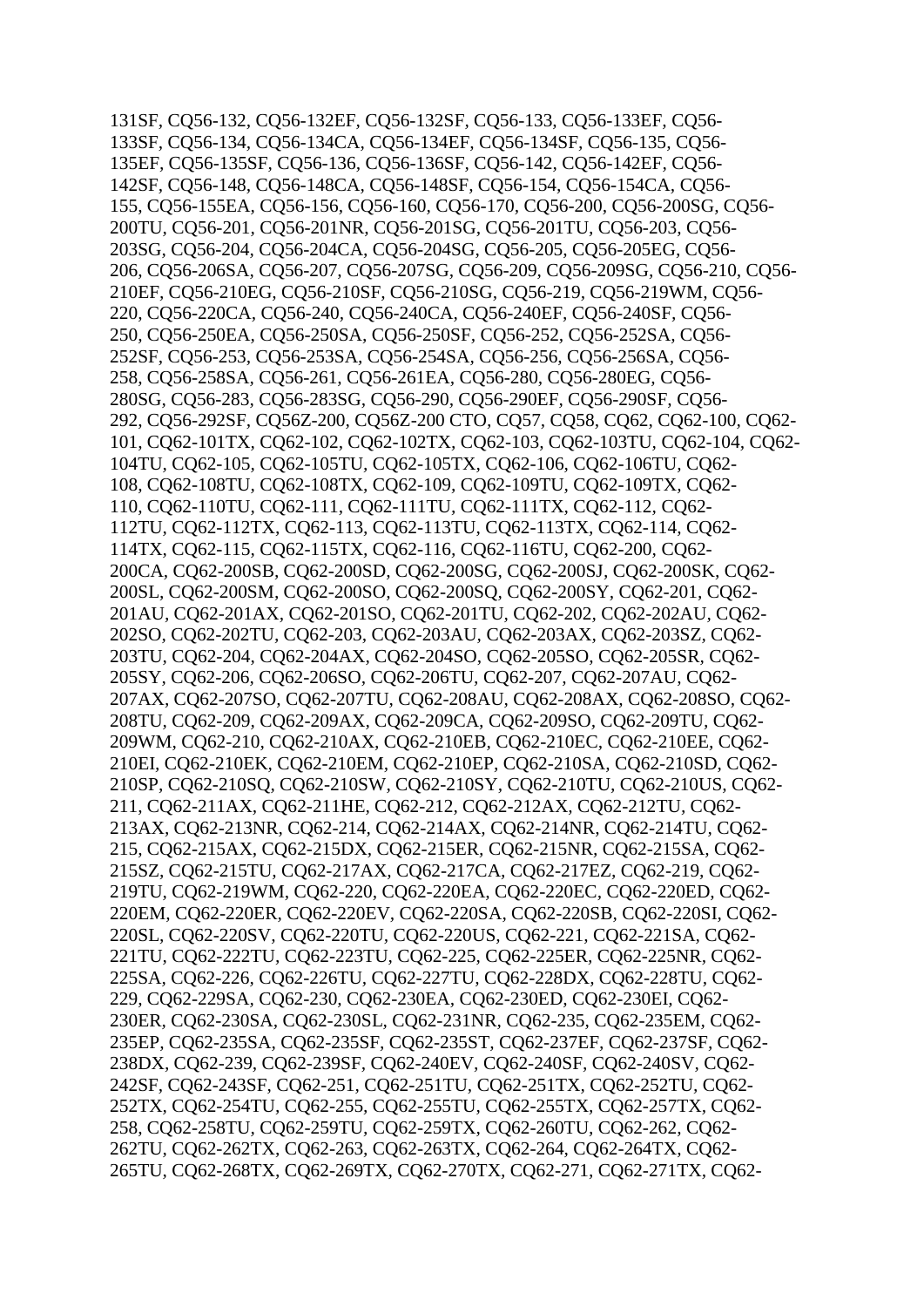272TX*,* CQ62-273TX*,* CQ62-274*,* CQ62-274TX*,* CQ62-277TX*,* CQ62-278TX*,* CQ62- 280TX*,* CQ62-281TX*,* CQ62-282TX*,* CQ62-283TX*,* CQ62-300*,* CQ62-301AU*,* CQ62- 301TU*,* CQ62-302*,* CQ62-302AU*,* CQ62-302TU*,* CQ62-303AU*,* CQ62-303AX*,* CQ62- 304AX*,* CQ62-305*,* CQ62-305AX*,* CQ62-306*,* CQ62-306AU*,* CQ62-306AX*,* CQ62- 308*,* CQ62-308AU*,* CQ62-308AX*,* CQ62-309*,* CQ62-309AU*,* CQ62-309AX*,* CQ62- 310*,* CQ62-310AU*,* CQ62-351*,* CQ62-351TU*,* CQ62-351TX*,* CQ62-352TX*,* CQ62- 353TX*,* CQ62-354TX*,* CQ62-355*,* CQ62-355TU*,* CQ62-355TX*,* CQ62-357*,* CQ62- 357TX*,* CQ62-358*,* CQ62-358TU*,* CQ62-358TX*,* CQ62-359TX*,* CQ62-360*,* CQ62- 360TX*,* CQ62-361TX*,* CQ62-400*,* CQ62-400AU*,* CQ62-400AX*,* CQ62-401AU*,* CQ62- 401AX*,* CQ62-402AU*,* CQ62-402AX*,* CQ62-403AU*,* CQ62-403AX*,* CQ62-404AU*,* CQ62- 404AX*,* CQ62-405AU*,* CQ62-405AX*,* CQ62-406AX*,* CQ62-407AX*,* CQ62-410US*,* CQ62- 411NR*,* CQ62-412NR*,* CQ62-413NR*,* CQ62-417NR*,* CQ62-418NR*,* CQ62-421NR*,* CQ62- 423NR*,* CQ62-450TX*,* CQ62-452TU*,* CQ62-452TX*,* CQ62-453TU*,* CQ62-454TU*,* CQ62- 455TU*,* CQ62-456TU*,* CQ62-A*,* CQ62-A00*,* CQ62-A01*,* CQ62-A01SG*,* CQ62-A02*,* CQ62- A02SG*,* CQ62-A10*,* CQ62-A10EA*,* CQ62-A10SA*,* CQ62-A10SD*,* CQ62-A10SO*,* CQ62- A10SY*,* CQ62-A20*,* CQ62-A20SA*,* CQ62-A20SB*,* CQ62-A25*,* CQ62-A25SA*,* CQ62- A36SF*,* CQ62-A50SA*,* CQ62-A55SA*,* CQ62-A65SA*,* CQ62Z-200 CTO*,* CQ62Z-200CTO*,* CQ62Z-300 CTO*,* CQ630*,* CQ72*,*

## **HP**

650*,* 655*,*

### **SERIA ENVY**

15-1100*,* 17*,* 17-1000*,* 17-1001TX*,* 17-1001XX*,* 17-1002TX*,* 17-1003XX*,* 17-1006TX*,* 17- 1007TX*,* 17-1010NR*,* 17-1010TX*,* 17-1011NR*,* 17-1011TX*,* 17-1012NR*,* 17-1013TX*,* 17- 1018TX*,* 17-1050EA*,* 17-1085EO*,* 17-1100*,* 17-1103TX*,* 17-1104TX*,* 17-1110TX*,* 17- 1112TX*,* 17-1113EF*,* 17-1115EF*,* 17-1117EF*,* 17-1150EG*,* 17-1181NR*,* 17-1190CA*,* 17- 1190EA*,* 17-1190EG*,* 17-1190NR*,* 17-1190NR 3D*,* 17-1191NR*,* 17-1191NR 3D*,* 17- 1193EO*,* 17-1195CA*,* 17-1195CA 3D*,* 17-1195EA*,* 17-1200*,* 17-1202TX*,* 17-1203TX*,* 17- 2000*,* 17-2000EF*,* 17-2000EG*,* 17-2001EG*,* 17-2001TX*,* 17-2001XX*,* 17-2002XX*,* 17- 2003EF*,* 17-2008TX*,* 17-2009TX*,* 17-2012TX*,* 17-2013TX*,* 17-2014TX*,* 17-2070NR*,* 17- 2090EG*,* 17-2090NR*,* 17-2090NR 3D*,* 17-2093EG*,* 17-2096EG*,* 17-2100*,* 17-2102TX*,* 17- 2104TX*,* 17-2108TX*,* 17-2109TX*,* 17-2110EG*,* 17-2110TX*,* 17-2112TX*,* 17-2190EF*,* 17- 2195CA*,* 17-2195CA 3D*,* 17-2199EF*,* 17-2280NR*,* 17-2290NR*,* 17T-1000 CTO*,* 17T-1100 CTO*,* 17T-1100 CTO 3D*,* 17T-2000 CTO*,* 17T-2000 CTO 3D*,* 17T-2100 CTO 3D*,*

### **SERIA NOTEBOOK PC**

2000*,* 2000Z-100 CTO*,* 430*,* 431*,* 435*,* 436*,* 630*,* 631*,* 635*,* 636*,*

### **SERIA PAVILION**

DM4*,* DM4-1000*,* DM4-1001TU*,* DM4-1001TX*,* DM4-1002TU*,* DM4-1003XX*,* DM4- 1004TU*,* DM4-1004XX*,* DM4-1010EG*,* DM4-1012TX*,* DM4-1014TX*,* DM4-1015TX*,* DM4- 1016TX*,* DM4-1017TX*,* DM4-1018TX*,* DM4-1020TX*,* DM4-1021TX*,* DM4-1022TX*,* DM4-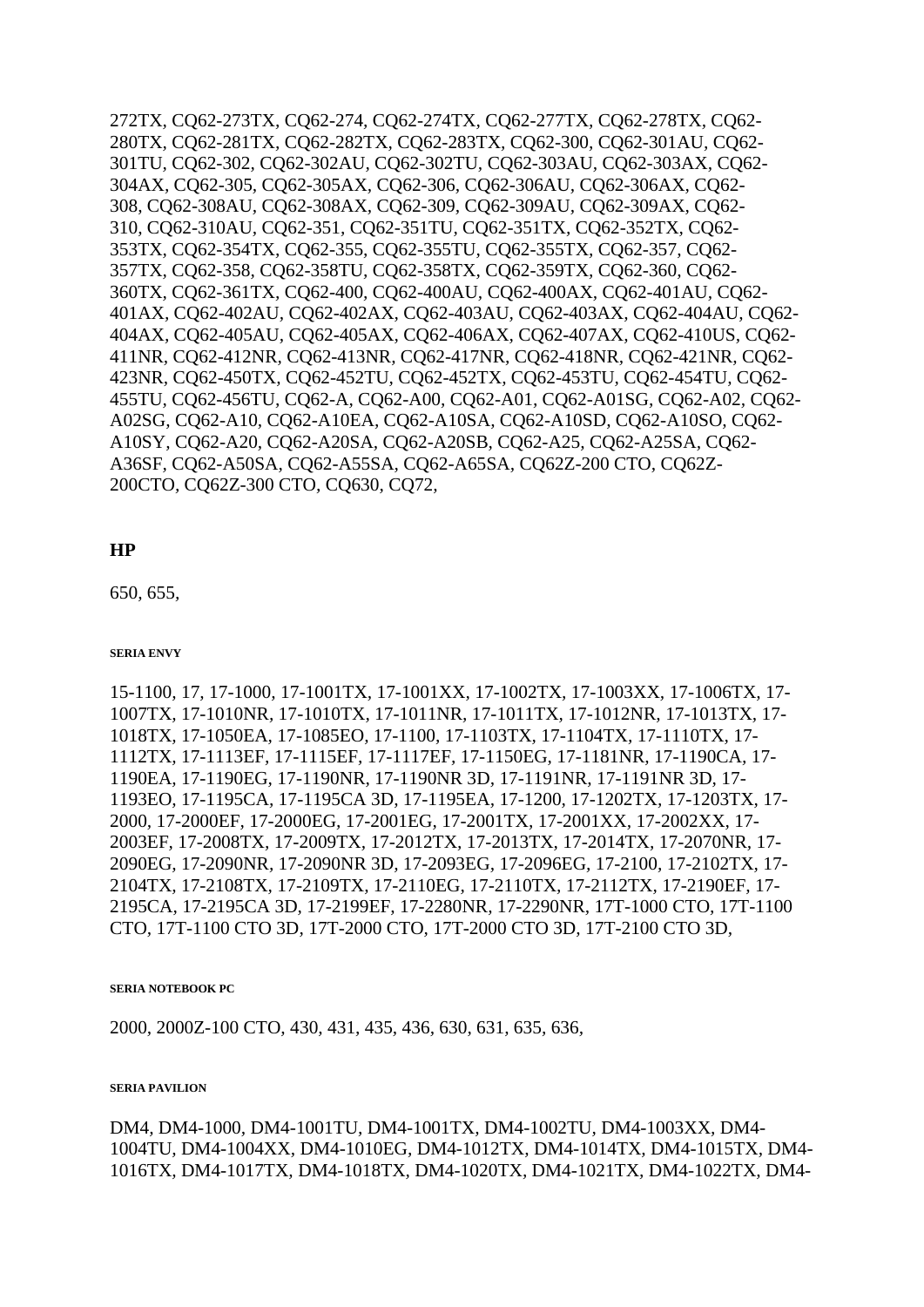1023TX*,* DM4-1033TX*,* DM4-1034TX*,* DM4-1035TX*,* DM4-1036TX*,* DM4-1047TX*,* DM4- 1048TX*,* DM4-1050CA*,* DM4-1050EA*,* DM4-1060EA*,* DM4-1060SF*,* DM4-1060US*,* DM4- 1062NR*,* DM4-1063CL*,* DM4-1063HE*,* DM4-1065DX*,* DM4-1070EF*,* DM4-1070SF*,* DM4- 1080EA*,* DM4-1080SF*,* DM4-1100*,* DM4-1100EG*,* DM4-1100SA*,* DM4-1101EA*,* DM4- 1101TX*,* DM4-1102TX*,* DM4-1107TX*,* DM4-1108TX*,* DM4-1110EW*,* DM4- 1111TX*,* DM4-1113TX*,* DM4-1116TX*,* DM4-1117TX*,* DM4-1118TX*,* DM4-1120TX*,* DM4- 1121TX*,* DM4-1122TX*,* DM4-1123TX*,* DM4-1140SA*,* DM4-1150CA*,* DM4-1150EA*,* DM4- 1150EF*,* DM4-1160EF*,* DM4-1160EO*,* DM4-1160US*,* DM4-1162EF*,* DM4-1162SF*,* DM4- 1162US*,* DM4-1164NR*,* DM4-1165DX*,* DM4-1170SF*,* DM4-1173CL*,* DM4-1180EF*,* DM4- 1180SF*,* DM4-1200*,* DM4-1201US*,* DM4-1211TX*,* DM4-1218TX*,* DM4-1221TX*,* DM4- 1250CA*,* DM4-1253CL*,* DM4-1265DX*,* DM4-1273CA*,* DM4-1275CA*,* DM4-1277SB*,* DM4- 1300*,* DM4-1300EA*,* DM4-1301SG*,* DM4-1310EW*,* DM4-1360EF*,* DM4-1360SF*,* DM4- 2000*,* DM4-2000EA*,* DM4-2000SG*,* DM4-2010EW*,* DM4-2015DX*,* DM4-2033CL*,* DM4- 2050US*,* DM4-2053CA*,* DM4-2055CA*,* DM4-2058CA*,* DM4-2060EF*,* DM4-2060SF*,* DM4- 2070US*,* DM4-2074NR*,* DM4-2100SG*,* DM4-2101EA*,* DM4-2101SA*,* DM4-2110EW*,* DM4- 2120EW*,* DM4-2138EG*,* DM4-2153CA*,* DM4-2165DX*,* DM4-2180CA*,* DM4- 2180US*,* DM4-2181NR*,* DM4-2184NR*,* DM4-2185CA*,* DM4-2191US*,* DM4-2195US*,* DM4- 3000EA*,* DM4-3000SA*,* DM4-3002EA*,* DM4-3002SA*,* DM4-3003SA*,* DM4-3007XX*,* DM4- 3010EW*,* DM4-3013CL*,* DM4-3050US*,* DM4-3052NR*,* DM4-3055DX*,* DM4- 3056NR*,* DM4-3070CA*,* DM4-3090CA*,* DM4-3090SE*,* DM4-3099SE*,* DM4-3170SE*,* DM4- 3177NR*,* DM4T*,* DM4T-1000 CTO*,* DM4T-1100*,* DM4T-1100 CTO*,* DM4T-1200*,* DM4T-1200 CTO*,* DM4T-2000*,* DM4T-2000 CTO*,* DM4T-2100*,* DM4T-3000 CTO*,* DV3- 4000*,* DV3-4000SB*,* DV3-4001TX*,* DV3-4002TX*,* DV3-4003TX*,* DV3-4004TX*,* DV3- 4005TX*,* DV3-4006TX*,* DV3-4007TX*,* DV3-4008TX*,* DV3-4009EE*,* DV3-4009TX*,* DV3- 4010EE*,* DV3-4010EM*,* DV3-4010SG*,* DV3-4010SL*,* DV3-4010TX*,* DV3-4016TX*,* DV3- 4019TX*,* DV3-4020SP*,* DV3-4020TX*,* DV3-4025ER*,* DV3-4026TX*,* DV3-4027TX*,* DV3- 4028TX*,* DV3-4029TX*,* DV3-4030ER*,* DV3-4030TX*,* DV3-4031TX*,* DV3-4034TX*,* DV3- 4035TX*,* DV3-4036TX*,* DV3-4037EE*,* DV3-4037TX*,* DV3-4038EE*,* DV3-4038TX*,* DV3- 4039TX*,* DV3-4040EO*,* DV3-4042TX*,* DV3-4043TX*,* DV3-4044TX*,* DV3-4045EO*,* DV3- 4045TX*,* DV3-4046TX*,* DV3-4047TX*,* DV3-4048TX*,* DV3-4049TX*,* DV3-4050EA*,* DV3- 4050EC*,* DV3-4050EO*,* DV3-4050ET*,* DV3-4050EZ*,* DV3-4050SP*,* DV3-4050SS*,* DV3- 4050TX*,* DV3-4051TX*,* DV3-4052TX*,* DV3-4053TX*,* DV3-4054TX*,* DV3-4055TX*,* DV3- 4057TX*,* DV3-4059TX*,* DV3-4060EE*,* DV3-4060EO*,* DV3-4060ES*,* DV3-4061EE*,* DV3- 4063SE*,* DV3-4064SE*,* DV3-4065TX*,* DV3-4070EE*,* DV3-4070SS*,* DV3-4071EE*,* DV3- 4080SS*,* DV3-4100*,* DV3-4100EG*,* DV3-4100EJ*,* DV3-4100EM*,* DV3-4100ER*,* DV3- 4100SA*,* DV3-4100SQ*,* DV3-4100ST*,* DV3-4101SL*,* DV3-4102SL*,* DV3-4102TX*,* DV3- 4103TX*,* DV3-4104TX*,* DV3-4105TX*,* DV3-4106TX*,* DV3-4107TX*,* DV3-4108TX*,* DV3- 4109EE*,* DV3-4109SE*,* DV3-4110EE*,* DV3-4110EJ*,* DV3-4110ES*,* DV3-4110EW*,* DV3- 4110SE*,* DV3-4110TX*,* DV3-4111TX*,* DV3-4112TX*,* DV3-4113TX*,* DV3-4114TX*,* DV3- 4115TX*,* DV3-4116TX*,* DV3-4117TX*,* DV3-4119TX*,* DV3-4120EE*,* DV3-4120SS*,* DV3- 4120TX*,* DV3-4121SS*,* DV3-4121TX*,* DV3-4122TX*,* DV3-4123TX*,* DV3-4124TX*,* DV3- 4125TX*,* DV3-4126TX*,* DV3-4127TX*,* DV3-4129TX*,* DV3-4130SS*,* DV3-4131TX*,* DV3- 4132TX*,* DV3-4140ES*,* DV3-4140SS*,* DV3-4150EB*,* DV3-4150EC*,* DV3-4150ED*,* DV3- 4150EZ*,* DV3-4150SO*,* DV3-4150ST*,* DV3-4151EO*,* DV3-4151SZ*,* DV3-4160EE*,* DV3- 4160EP*,* DV3-4160SE*,* DV3-4160SP*,* DV3-4161EE*,* DV3-4161SE*,* DV3-4170EE*,* DV3- 4170SE*,* DV3-4180EP*,* DV3-4200*,* DV3-4204TX*,* DV3-4205TX*,* DV3-4206TX*,* DV3- 4207TX*,* DV3-4208TX*,* DV3-4210TX*,* DV3-4211TX*,* DV3-4213TX*,* DV3-4214TX*,* DV3- 4300EI*,* DV3-4300EJ*,* DV3-4300EK*,* DV3-4300EO*,* DV3-4300ET*,* DV3-4300SA*,* DV3- 4300SI*,* DV3-4300ST*,* DV3-4302EA*,* DV3-4302EI*,* DV3-4302SI*,* DV3-4303EE*,* DV3- 4303SE*,* DV3-4305EE*,* DV3-4305SE*,* DV3-4310ED*,* DV3-4310EJ*,* DV3-4310EL*,* DV3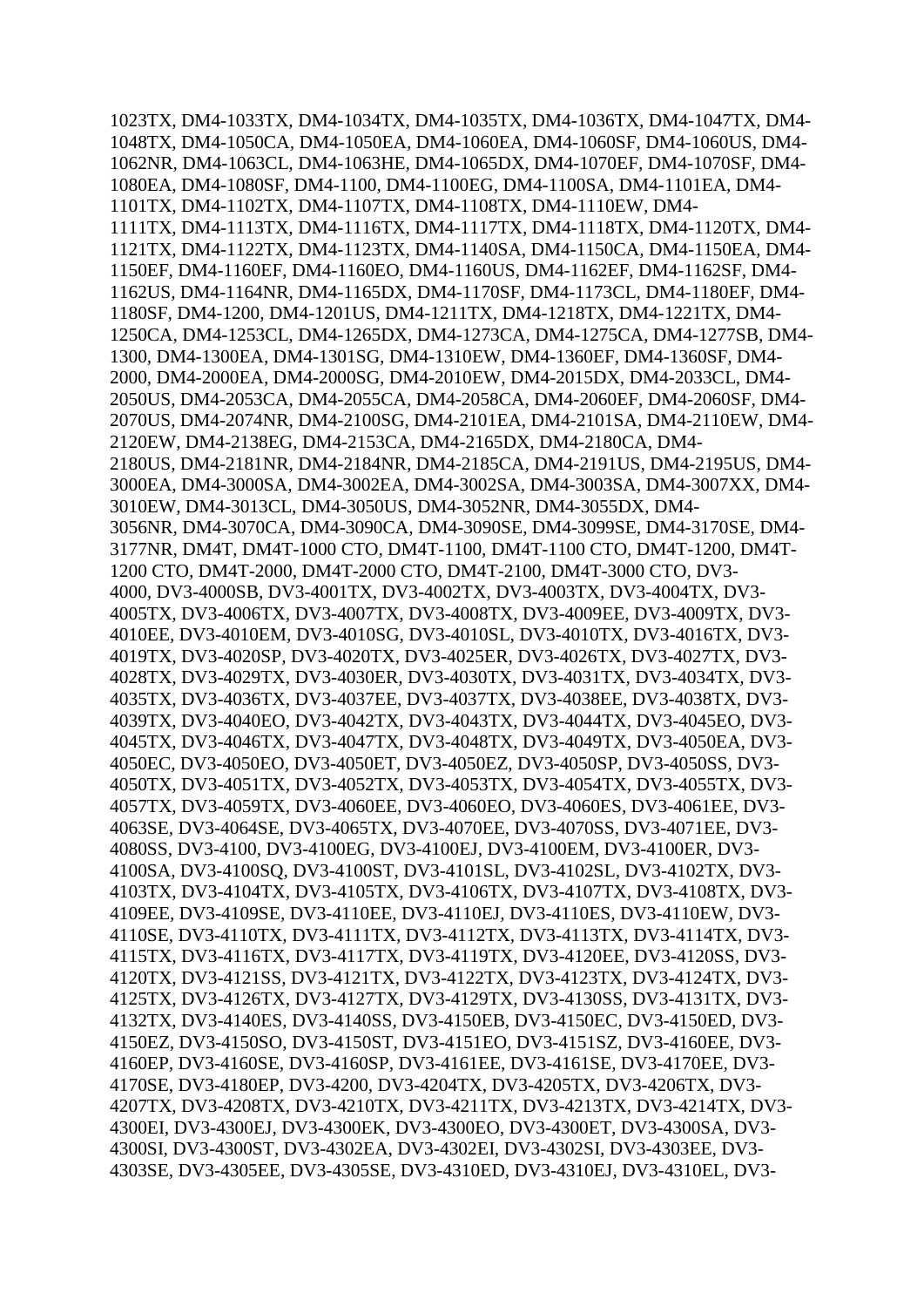4310EO*,* DV3-4310ET*,* DV3-4310EW*,* DV3-4310ST*,* DV3-4320EB*,* DV3-4320EC*,* DV3- 4320ET*,* DV3-4320SS*,* DV3-4320ST*,* DV3-4321EP*,* DV3-4325ER*,* DV3-4326SR*,* DV3- 4333EZ*,* DV3-4340SS*,* DV3-4350EN*,* DV3-4350EZ*,* DV4-4000*,* DV4-4001XX*,* DV4- 4004XX*,* DV4-4030US*,* DV4-4031HE*,* DV4-4032NR*,* DV4-4033NR*,* DV4-4038CA*,* DV4- 4048CA*,* DV4-4061LA*,* DV4-4062LA*,* DV4-4063LA*,* DV4-4064LA*,* DV4-4065LA*,* DV4- 4066LA*,* DV4-4068LA*,* DV4-4069LA*,* DV4-4072LA*,* DV4-4075LA*,* DV4-4080LA*,* DV4- 4100*,* DV4-4140US*,* DV4-4141US*,* DV4-4165LA*,* DV4-4169LA*,* DV4-4170LA*,* DV4- 4171LA*,* DV4-4172LA*,* DV4-4175LA*,* DV4-4270US*,* DV4-5110US*,* DV4-5113CL*,* DV4T-4000 CTO*,* DV4T-4100 CTO*,* DV5-2000*,* DV5-2003XX*,* DV5-2008CA*,* DV5- 2028CA*,* DV5-2032LA*,* DV5-2034LA*,* DV5-2035DX*,* DV5-2035LA*,* DV5-2037LA*,* DV5- 2038LA*,* DV5-2040BR*,* DV5-2040CA*,* DV5-2043CL*,* DV5-2043LA*,* DV5-2045DX*,* DV5- 2045LA*,* DV5-2046LA*,* DV5-2047CA*,* DV5-2048LA*,* DV5-2050BR*,* DV5-2050CA*,* DV5- 2051XX*,* DV5-2052XX*,* DV5-2060BR*,* DV5-2070US*,* DV5-2072NR*,* DV5-2073NR*,* DV5- 2074DX*,* DV5-2075NR*,* DV5-2077CL*,* DV5-2080BR*,* DV5-2112BR*,* DV5-2114BR*,* DV5- 2115BR*,* DV5-2129WM*,* DV5-2130LA*,* DV5-2130US*,* DV5-2132DX*,* DV5-2133LA*,* DV5- 2134CA*,* DV5-2134US*,* DV5-2135DX*,* DV5-2138CA*,* DV5-2139LA*,* DV5-2144CA*,* DV5- 2146LA*,* DV5-2147LA*,* DV5-2148LA*,* DV5-2155DX*,* DV5-2230US*,* DV5-2231NR*,* DV5- 2238NR*,* DV5-2268CA*,* DV5-3000*,* DV5T-2000*,* DV5T-2100*,* DV5T-2100 CTO*,* DV5T-2200*,* DV6-3000*,* DV6-3001AU*,* DV6-3001TX*,* DV6-3001XX*,* DV6-3002AU*,* DV6- 3002XX*,* DV6-3003TU*,* DV6-3003XX*,* DV6-3004AX*,* DV6-3004TX*,* DV6-3005SA*,* DV6- 3005SW*,* DV6-3005TX*,* DV6-3006AX*,* DV6-3006TU*,* DV6-3006TX*,* DV6-3007AX*,* DV6- 3008TX*,* DV6-3010SA*,* DV6-3010SW*,* DV6-3010US*,* DV6-3011TX*,* DV6-3012HE*,* DV6- 3013CL*,* DV6-3013NR*,* DV6-3015SA*,* DV6-3015SW*,* DV6-3015TX*,* DV6-3016TX*,* DV6- 3017NR*,* DV6-3019WM*,* DV6-3020SA*,* DV6-3020SW*,* DV6-3020US*,* DV6-3022US*,* DV6- 3023NR*,* DV6-3023TX*,* DV6-3024TX*,* DV6-3025DX*,* DV6-3025EW*,* DV6-3025SA*,* DV6- 3026TX*,* DV6-3030EC*,* DV6-3030EE*,* DV6-3030EH*,* DV6-3030EJ*,* DV6-3030EK*,* DV6- 3030EM*,* DV6-3030EP*,* DV6-3030ER*,* DV6-3030ES*,* DV6-3030ET*,* DV6-3030EW*,* DV6- 3030SA*,* DV6-3030SB*,* DV6-3030SD*,* DV6-3030SE*,* DV6-3030SP*,* DV6-3030SY*,* DV6- 3030TX*,* DV6-3030US*,* DV6-3031EE*,* DV6-3031ET*,* DV6-3031NR*,* DV6-3031SA*,* DV6- 3031SE*,* DV6-3031SS*,* DV6-3031TX*,* DV6-3032EE*,* DV6-3032ES*,* DV6-3032ET*,* DV6- 3032NR*,* DV6-3032SA*,* DV6-3032TX*,* DV6-3033CL*,* DV6-3033EL*,* DV6-3033HE*,* DV6- 3033SA*,* DV6-3033SS*,* DV6-3033TX*,* DV6-3034CA*,* DV6-3034NR*,* DV6-3034SL*,* DV6- 3034SS*,* DV6-3034TX*,* DV6-3035EC*,* DV6-3035ER*,* DV6-3035ES*,* DV6-3035ET*,* DV6- 3035SA*,* DV6-3035SK*,* DV6-3035SL*,* DV6-3035TX*,* DV6-3036ES*,* DV6-3036TX*,* DV6- 3037CA*,* DV6-3037NR*,* DV6-3037SB*,* DV6-3037TX*,* DV6-3038CA*,* DV6-3038SS*,* DV6- 3040BR*,* DV6-3040CA*,* DV6-3040EC*,* DV6-3040EE*,* DV6-3040EJ*,* DV6-3040EO*,* DV6- 3040EP*,* DV6-3040ER*,* DV6-3040ES*,* DV6-3040EW*,* DV6-3040EZ*,* DV6-3040SA*,* DV6- 3040SD*,* DV6-3040SL*,* DV6-3040SM*,* DV6-3040SP*,* DV6-3040ST*,* DV6-3040SY*,* DV6- 3040TX*,* DV6-3040US*,* DV6-3041EE*,* DV6-3041SL*,* DV6-3041TX*,* DV6-3042EE*,* DV6- 3042ES*,* DV6-3042SL*,* DV6-3042TX*,* DV6-3043CA*,* DV6-3043EE*,* DV6-3043EL*,* DV6- 3043ES*,* DV6-3043TX*,* DV6-3044EL*,* DV6-3044EO*,* DV6-3044SA*,* DV6-3045EO*,* DV6- 3045ES*,* DV6-3045ET*,* DV6-3045SA*,* DV6-3046EE*,* DV6-3046EO*,* DV6-3046SA*,* DV6- 3046SL*,* DV6-3046ST*,* DV6-3047EE*,* DV6-3047EO*,* DV6-3047SA*,* DV6-3048EE*,* DV6- 3048EO*,* DV6-3048ES*,* DV6-3048SA*,* DV6-3048TX*,* DV6-3049TX*,* DV6-3050EO*,* DV6- 3050SA*,* DV6-3050US*,* DV6-3051XX*,* DV6-3053HE*,* DV6-3053TX*,* DV6-3055DX*,* DV6- 3055SA*,* DV6-3056SA*,* DV6-3057SA*,* DV6-3060EW*,* DV6-3060SA*,* DV6-3065EA*,* DV6- 3067EA*,* DV6-3068EA*,* DV6-3070EA*,* DV6-3077LA*,* DV6-3085EA*,* DV6-3088LA*,* DV6- 3089LA*,* DV6-3100*,* DV6-3100SA*,* DV6-3105EW*,* DV6-3105SW*,* DV6-3106ER*,* DV6- 3106ET*,* DV6-3106EZ*,* DV6-3106SE*,* DV6-3106SL*,* DV6-3106TU*,* DV6-3107AX*,* DV6- 3107EE*,* DV6-3107EG*,* DV6-3107ER*,* DV6-3107ET*,* DV6-3107SE*,* DV6-3107SL*,* DV6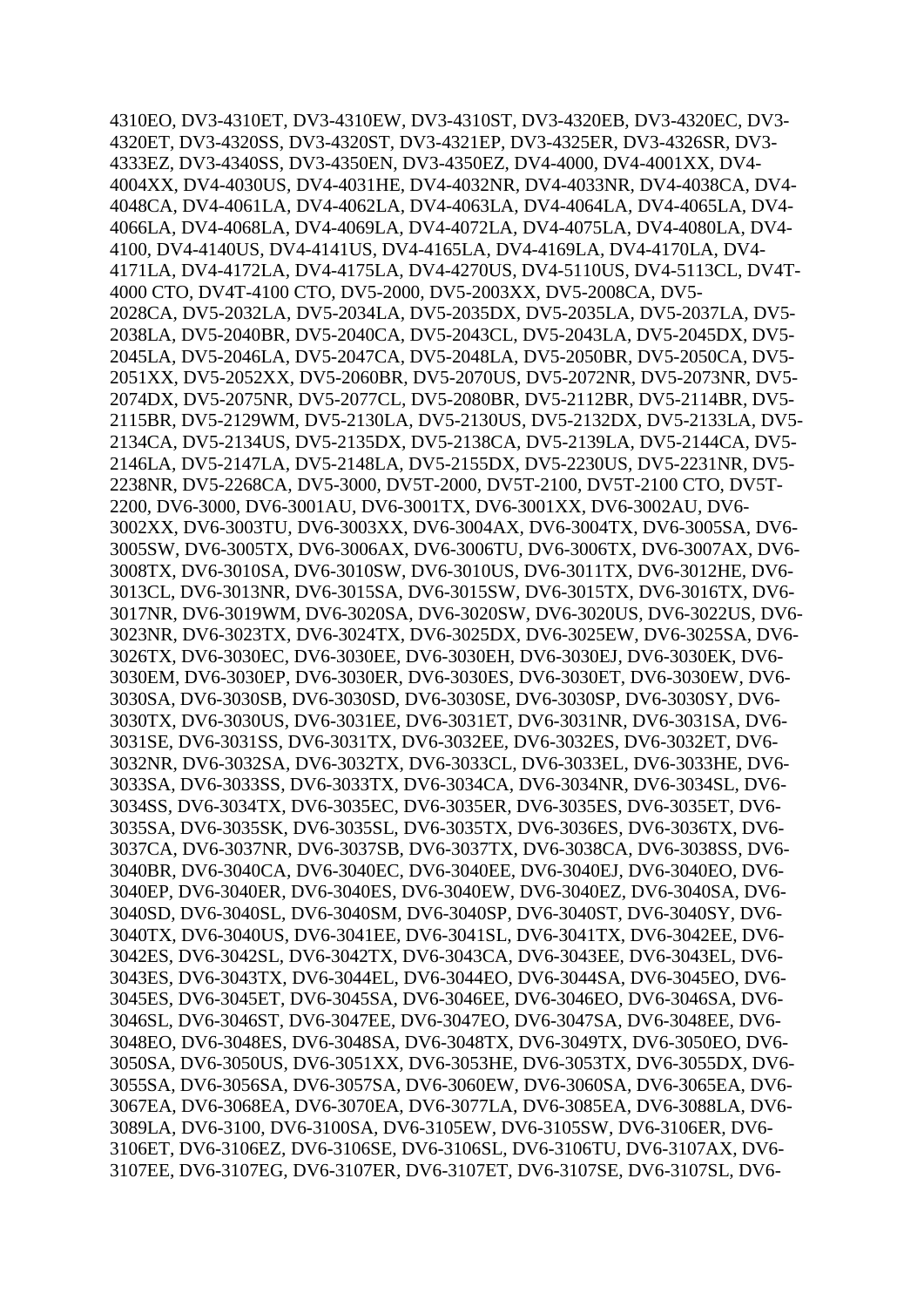3107TX*,* DV6-3108CA*,* DV6-3108EA*,* DV6-3108EE*,* DV6-3108EG*,* DV6-3108ER*,* DV6- 3108SL*,* DV6-3108ST*,* DV6-3108TU*,* DV6-3108TX*,* DV6-3109AX*,* DV6-3109CA*,* DV6- 3109EA*,* DV6-3109EE*,* DV6-3109EG*,* DV6-3109ER*,* DV6-3109SL*,* DV6-3109TU*,* DV6- 3109TX*,* DV6-3110AX*,* DV6-3110EA*,* DV6-3110EE*,* DV6-3110EG*,* DV6-3110EH*,* DV6- 3110EI*,* DV6-3110EJ*,* DV6-3110EM*,* DV6-3110EW*,* DV6-3110SA*,* DV6-3110SW*,* DV6- 3111SA*,* DV6-3112SA*,* DV6-3113SA*,* DV6-3114CA*,* DV6-3114SA*,* DV6-3115SA*,* DV6- 3115TX*,* DV6-3116SA*,* DV6-3116TX*,* DV6-3117SA*,* DV6-3118CA*,* DV6-3118SA*,* DV6- 3119SA*,* DV6-3120EW*,* DV6-3120SA*,* DV6-3120US*,* DV6-3121NR*,* DV6-3121SA*,* DV6- 3122SA*,* DV6-3122US*,* DV6-3123CL*,* DV6-3123SA*,* DV6-3124NR*,* DV6-3125EW*,* DV6- 3125SA*,* DV6-3127DX*,* DV6-3127SA*,* DV6-3129NR*,* DV6-3130EW*,* DV6-3130SA*,* DV6- 3130US*,* DV6-3131NR*,* DV6-3131SA*,* DV6-3132NR*,* DV6-3133NR*,* DV6-3134CA*,* DV6- 3134NR*,* DV6-3138CA*,* DV6-3140EW*,* DV6-3140SA*,* DV6-3140US*,* DV6-3141EA*,* DV6- 3143CA*,* DV6-3143CL*,* DV6-3143US*,* DV6-3144CA*,* DV6-3145DX*,* DV6-3147CA*,* DV6- 3147SB*,* DV6-3150EW*,* DV6-3150SA*,* DV6-3150US*,* DV6-3152NR*,* DV6-3153NR*,* DV6- 3155DX*,* DV6-3158CA*,* DV6-3160EW*,* DV6-3160US*,* DV6-3163CL*,* DV6-3163EO*,* DV6- 3163NR*,* DV6-3167CA*,* DV6-3170CA*,* DV6-3170EW*,* DV6-3174CA*,* DV6-3180EA*,* DV6- 3181NR*,* DV6-3194CA*,* DV6-3210US*,* DV6-3212NR*,* DV6-3216US*,* DV6-3217CL*,* DV6- 3223CL*,* DV6-3225DX*,* DV6-3227CL*,* DV6-3230US*,* DV6-3231NR*,* DV6-3232NR*,* DV6- 3234NR*,* DV6-3236NR*,* DV6-3237NR*,* DV6-3238NR*,* DV6-3240CA*,* DV6-3240US*,* DV6- 3243CL*,* DV6-3257CL*,* DV6-3257SB*,* DV6-3259WM*,* DV6-3263CL*,* DV6-3264CA*,* DV6- 3267CL*,* DV6-3268CA*,* DV6-3270CA*,* DV6-3275CA*,* DV6-3278CA*,* DV6-3280CA*,* DV6- 3280EW*,* DV6-3284CA*,* DV6-3286CA*,* DV6-3287CL*,* DV6-3290EW*,* DV6-3298EA*,* DV6- 3299EA*,* DV6-3300*,* DV6-3300SG*,* DV6-3350EF*,* DV6-3350SF*,* DV6-3351EF*,* DV6- 3351SF*,* DV6-3355EF*,* DV6-3355SF*,* DV6-3362EF*,* DV6-3362SF*,* DV6-3370CA*,* DV6- 3375CA*,* DV6-4000*,* DV6-4001XX*,* DV6-4051NR*,* DV6-4052NR*,* DV6-4053CA*,* DV6- 6000*,* DV6-6000EE*,* DV6-6000EG*,* DV6-6000EM*,* DV6-6000SE*,* DV6-6001EA*,* DV6- 6001EG*,* DV6-6001EH*,* DV6-6001EO*,* DV6-6001EV*,* DV6-6001SA*,* DV6-6001SG*,* DV6- 6001TU*,* DV6-6001TX*,* DV6-6002EG*,* DV6-6002EM*,* DV6-6002ER*,* DV6-6002EV*,* DV6- 6002SA*,* DV6-6002SG*,* DV6-6002TU*,* DV6-6002TX*,* DV6-6003EG*,* DV6-6003EV*,* DV6- 6003TU*,* DV6-6003TX*,* DV6-6004EO*,* DV6-6004SA*,* DV6-6004TU*,* DV6-6004TX*,* DV6- 6005EA*,* DV6-6005EC*,* DV6-6005EG*,* DV6-6005ET*,* DV6-6005SA*,* DV6-6005SG*,* DV6- 6005SH*,* DV6-6005SL*,* DV6-6005ST*,* DV6-6005TU*,* DV6-6005TX*,* DV6-6006EA*,* DV6- 6006EM*,* DV6-6006EO*,* DV6-6006TU*,* DV6-6006TX*,* DV6-6007SG*,* DV6-6007TU*,* DV6- 6007TX*,* DV6-6008EG*,* DV6-6008EL*,* DV6-6008EO*,* DV6-6008SA*,* DV6-6008TU*,* DV6- 6008TX*,* DV6-6009TU*,* DV6-6009TX*,* DV6-6010EB*,* DV6-6010EC*,* DV6-6010EJ*,* DV6- 6010EL*,* DV6-6010ET*,* DV6-6010ST*,* DV6-6010SW*,* DV6-6010TU*,* DV6-6010TX*,* DV6- 6011EO*,* DV6-6011TU*,* DV6-6011TX*,* DV6-6012EO*,* DV6-6012EZ*,* DV6-6012SO*,* DV6- 6012TU*,* DV6-6012TX*,* DV6-6013CL*,* DV6-6013TU*,* DV6-6013TX*,* DV6-6014EO*,* DV6- 6014TU*,* DV6-6014TX*,* DV6-6015TU*,* DV6-6015TX*,* DV6-6016EO*,* DV6-6016TX*,* DV6- 6017TX*,* DV6-6018EO*,* DV6-6018TX*,* DV6-6019TX*,* DV6-6020CA*,* DV6-6020EC*,* DV6- 6020EJ*,* DV6-6020EL*,* DV6-6020ET*,* DV6-6020EW*,* DV6-6022EG*,* DV6-6023TX*,* DV6- 6024TX*,* DV6-6025EW*,* DV6-6025TX*,* DV6-6026TX*,* DV6-6027TX*,* DV6-6029TX*,* DV6- 6030EW*,* DV6-6033CL*,* DV6-6040CA*,* DV6-6040EW*,* DV6-6042SF*,* DV6-6047CL*,* DV6- 6050EW*,* DV6-6051SF*,* DV6-6051XX*,* DV6-6054EF*,* DV6-6054SF*,* DV6-6063SF*,* DV6- 6070CA*,* DV6-6087EG*,* DV6-6090SF*,* DV6-6090US*,* DV6-6091NR*,* DV6-6096NR*,* DV6- 6097NR*,* DV6-6100*,* DV6-6104CA*,* DV6-6104NR*,* DV6-6106NR*,* DV6-6108US*,* DV6- 6110SW*,* DV6-6110TU*,* DV6-6110US*,* DV6-6111NR*,* DV6-6112NR*,* DV6-6112SW*,* DV6- 6113CL*,* DV6-6115NR*,* DV6-6116NR*,* DV6-6117DX*,* DV6-6118NR*,* DV6-6119WM*,* DV6- 6120SW*,* DV6-6120US*,* DV6-6121HE*,* DV6-6123CL*,* DV6-6123NR*,* DV6-6124CA*,* DV6- 6126NR*,* DV6-6127CL*,* DV6-6128CA*,* DV6-6128NR*,* DV6-6130CA*,* DV6-6130EC*,* DV6-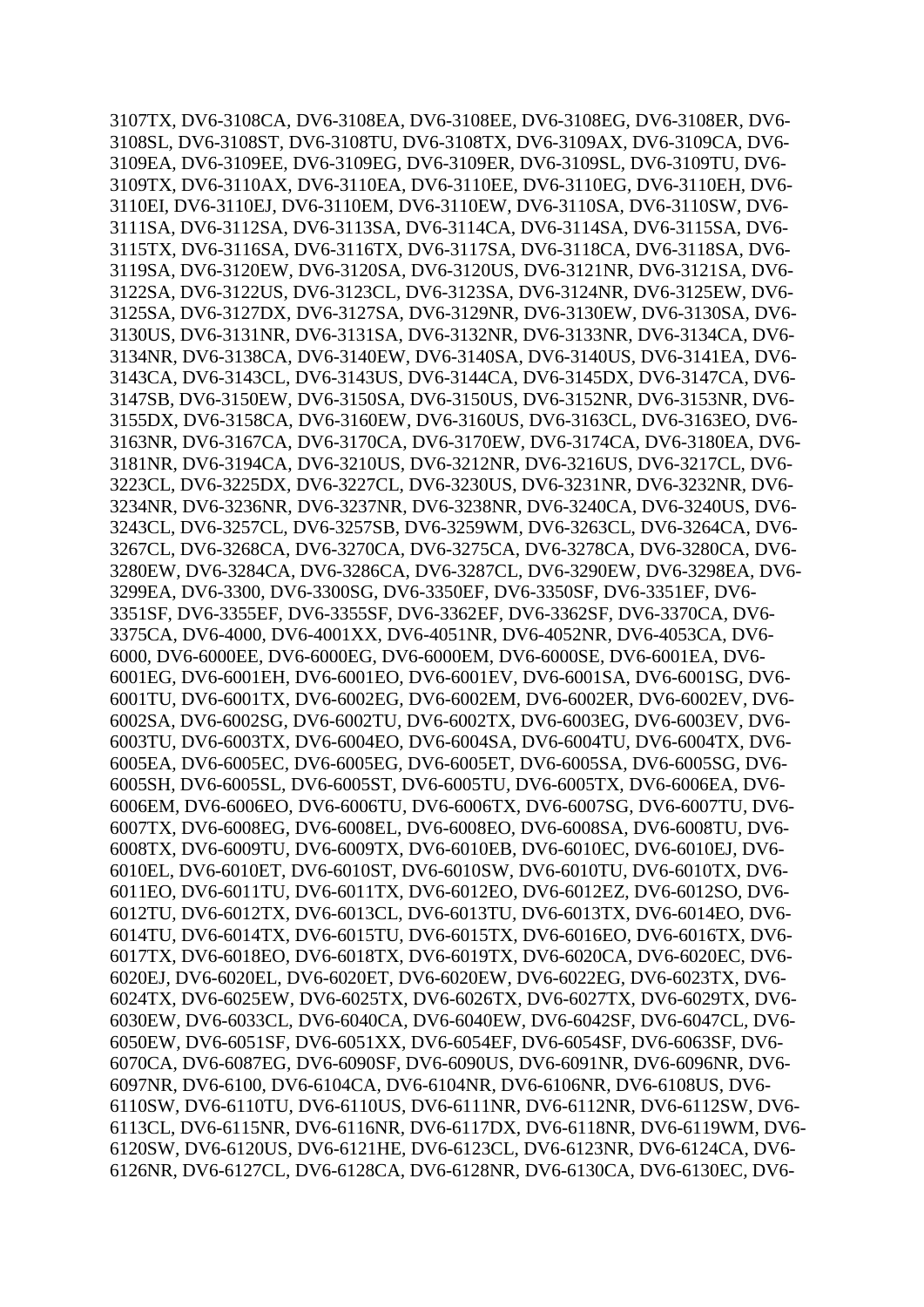6130EO*,* DV6-6130EW*,* DV6-6130SB*,* DV6-6130SL*,* DV6-6130SR*,* DV6-6130TX*,* DV6- 6130US*,* DV6-6131SL*,* DV6-6131TX*,* DV6-6131US*,* DV6-6132EO*,* DV6-6132SG*,* DV6- 6132SL*,* DV6-6132TX*,* DV6-6133EO*,* DV6-6133TX*,* DV6-6134TX*,* DV6-6135CA*,* DV6- 6135DX*,* DV6-6135EV*,* DV6-6135EZ*,* DV6-6135SO*,* DV6-6135TX*,* DV6-6136EG*,* DV6- 6136NR*,* DV6-6136SO*,* DV6-6136SZ*,* DV6-6136TX*,* DV6-6137EZ*,* DV6-6137SO*,* DV6- 6137TX*,* DV6-6138NR*,* DV6-6138SG*,* DV6-6138SO*,* DV6-6138TX*,* DV6-6139SL*,* DV6- 6139TX*,* DV6-6140EC*,* DV6-6140EG*,* DV6-6140EO*,* DV6-6140EW*,* DV6-6140EZ*,* DV6- 6140SG*,* DV6-6140TX*,* DV6-6140US*,* DV6-6141EO*,* DV6-6143SO*,* DV6-6144CA*,* DV6- 6144EF*,* DV6-6144SF*,* DV6-6144SO*,* DV6-6144TX*,* DV6-6145CA*,* DV6-6145DX*,* DV6- 6145EG*,* DV6-6145EO*,* DV6-6145SF*,* DV6-6145TX*,* DV6-6146TX*,* DV6-6147TX*,* DV6- 6148CA*,* DV6-6148NR*,* DV6-6148TX*,* DV6-6149EF*,* DV6-6149NR*,* DV6-6149SF*,* DV6- 6149TX*,* DV6-6150EW*,* DV6-6150US*,* DV6-6152NR*,* DV6-6153CA*,* DV6-6153CL*,* DV6- 6154NR*,* DV6-6155CA*,* DV6-6157NR*,* DV6-6158NR*,* DV6-6159US*,* DV6-6160EW*,* DV6- 6161HE*,* DV6-6163CL*,* DV6-6167CL*,* DV6-6169US*,* DV6-6170US*,* DV6-6172NR*,* DV6- 6173CL*,* DV6-6175CA*,* DV6-6178CA*,* DV6-6180US*,* DV6-6181NR*,* DV6-6182NR*,* DV6- 6183NR*,* DV6-6184CA*,* DV6-6185NR*,* DV6-6186NR*,* DV6-6188CA*,* DV6-6190EB*,* DV6- 6190EP*,* DV6-6190SF*,* DV6-6190SP*,* DV6-6190US*,* DV6-6191SF*,* DV6-6191SS*,* DV6- 6192ES*,* DV6-6193CA*,* DV6-6193ES*,* DV6-6193SS*,* DV6-6194EG*,* DV6-6194SS*,* DV6- 6195CA*,* DV6-6195ES*,* DV6-6195SP*,* DV6-6196EP*,* DV6-6196SE*,* DV6-6196SS*,* DV6- 6199EE*,* DV6-6B01EW*,* DV6-6B06EG*,* DV6-6B06SA*,* DV6-6B07EA*,* DV6-6B07SG*,* DV6- 6B08SA*,* DV6-6B09SA*,* DV6-6B10EW*,* DV6-6B14EG*,* DV6-6B15EW*,* DV6- 6B20EW*,* DV6-6B30EW*,* DV6-6B30SW*,* DV6-6B40EW*,* DV6-6B50EW*,* DV6- 6B60EW*,* DV6-6B66EW*,* DV6-6B70EW*,* DV6-6C50EW*,* DV6-7050SW*,* DV6- 7060SW*,* DV6-7070EW*,* DV6-7070SW*,* DV6T-4000 CTO*,* DV6T-6000 CTO*,* DV7- 1400*,* DV7-4000*,* DV7-4001TX*,* DV7-4002TX*,* DV7-4003TX*,* DV7-4003XX*,* DV7- 4004TX*,* DV7-4005SW*,* DV7-4007TX*,* DV7-4009TX*,* DV7-4010SW*,* DV7-4010TX*,* DV7- 4012TX*,* DV7-4013TX*,* DV7-4015EW*,* DV7-4015SA*,* DV7-4020EW*,* DV7-4020SA*,* DV7- 4021TX*,* DV7-4022TX*,* DV7-4025EW*,* DV7-4026TX*,* DV7-4027TX*,* DV7-4030EW*,* DV7- 4032EO*,* DV7-4035SA*,* DV7-4040SA*,* DV7-4045EA*,* DV7-4047EA*,* DV7-4050EA*,* DV7- 4051NR*,* DV7-4053CL*,* DV7-4060US*,* DV7-4061NR*,* DV7-4065DX*,* DV7-4069WM*,* DV7- 4070US*,* DV7-4071NR*,* DV7-4073NR*,* DV7-4077CL*,* DV7-4080US*,* DV7-4083CL*,* DV7- 4087CL*,* DV7-4100*,* DV7-4100EH*,* DV7-4100EM*,* DV7-4100ER*,* DV7-4100EV*,* DV7- 4100SG*,* DV7-4100ST*,* DV7-4101EG*,* DV7-4101ER*,* DV7-4101SG*,* DV7-4101SL*,* DV7- 4101XX*,* DV7-4102EG*,* DV7-4102ER*,* DV7-4102SG*,* DV7-4102SL*,* DV7-4103ER*,* DV7- 4103EZ*,* DV7-4103SG*,* DV7-4103SL*,* DV7-4103TX*,* DV7-4104CA*,* DV7-4104SL*,* DV7- 4104TX*,* DV7-4105EG*,* DV7-4105EL*,* DV7-4105EW*,* DV7-4105EZ*,* DV7-4105SG*,* DV7- 4105SW*,* DV7-4105TX*,* DV7-4106EG*,* DV7-4106EL*,* DV7-4106SG*,* DV7-4106TX*,* DV7- 4107EG*,* DV7-4107SL*,* DV7-4107TX*,* DV7-4109EG*,* DV7-4109SG*,* DV7-4110EG*,* DV7- 4110EM*,* DV7-4110EV*,* DV7-4110SG*,* DV7-4110SW*,* DV7-4110TX*,* DV7-4111EZ*,* DV7- 4111TX*,* DV7-4112TX*,* DV7-4113TX*,* DV7-4114TX*,* DV7-4115EG*,* DV7-4115SG*,* DV7- 4115TX*,* DV7-4116EG*,* DV7-4116TX*,* DV7-4117EZ*,* DV7-4117TX*,* DV7-4118EZ*,* DV7- 4118TX*,* DV7-4119SZ*,* DV7-4119TX*,* DV7-4120EB*,* DV7-4120ED*,* DV7-4120EM*,* DV7- 4120EO*,* DV7-4120ER*,* DV7-4120EW*,* DV7-4120TX*,* DV7-4121ER*,* DV7-4121EZ*,* DV7- 4121SS*,* DV7-4122SZ*,* DV7-4125ES*,* DV7-4125EZ*,* DV7-4126EZ*,* DV7-4127CA*,* DV7- 4130EW*,* DV7-4130SA*,* DV7-4130SD*,* DV7-4130SO*,* DV7-4130SS*,* DV7-4131EO*,* DV7- 4131SA*,* DV7-4131SO*,* DV7-4132EA*,* DV7-4134EZ*,* DV7-4135ED*,* DV7-4135EO*,* DV7- 4136EO*,* DV7-4137SO*,* DV7-4138CA*,* DV7-4138EO*,* DV7-4139EO*,* DV7-4140EA*,* DV7- 4140EB*,* DV7-4140ED*,* DV7-4140EF*,* DV7-4140EK*,* DV7-4140EW*,* DV7-4141EB*,* DV7- 4141ED*,* DV7-4141SA*,* DV7-4142EO*,* DV7-4143EA*,* DV7-4143ED*,* DV7-4144EA*,* DV7- 4148CA*,* DV7-4150EA*,* DV7-4150EC*,* DV7-4150ED*,* DV7-4150EF*,* DV7-4150EM*,* DV7-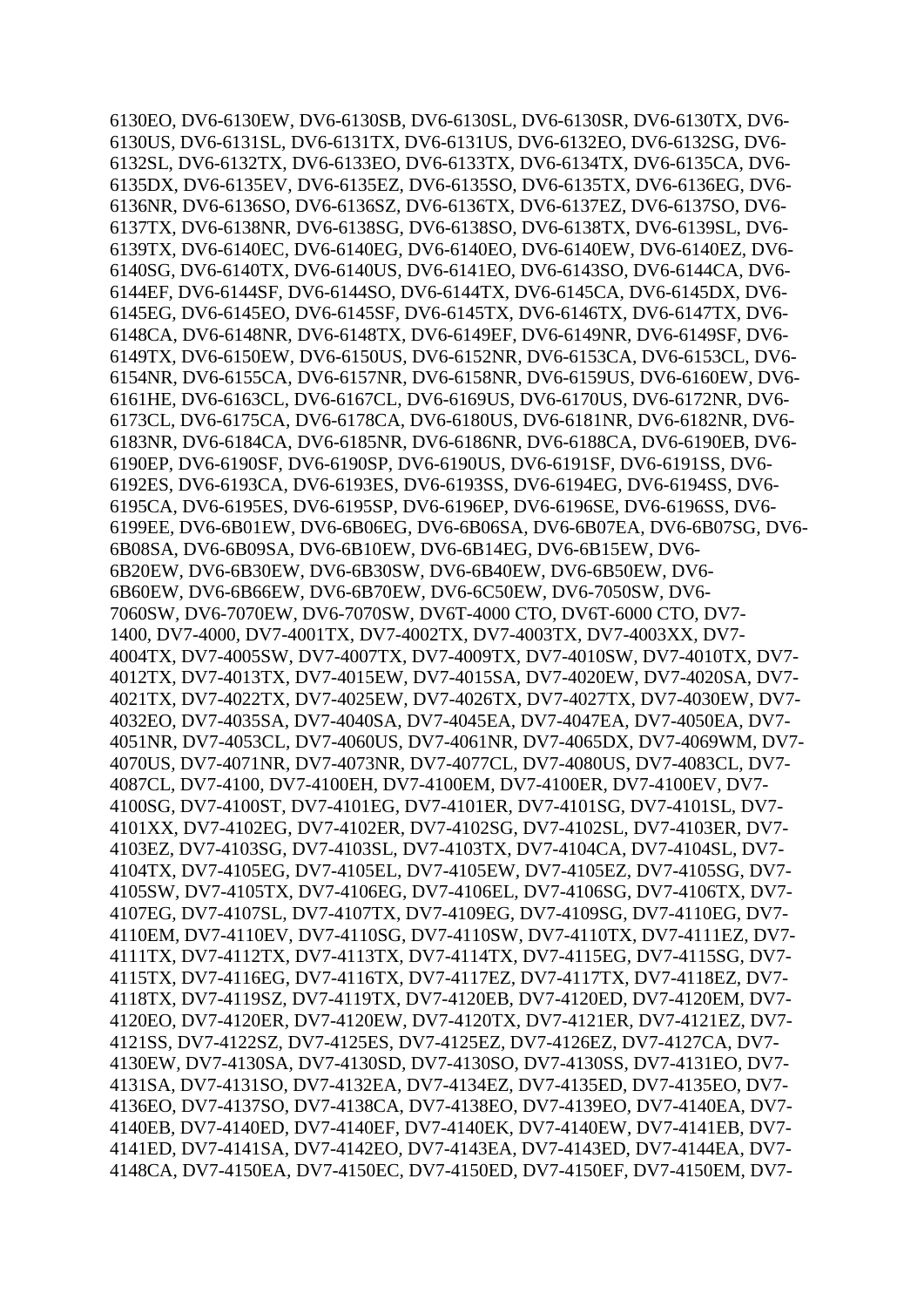4150EO*,* DV7-4150ER*,* DV7-4150EV*,* DV7-4150EZ*,* DV7-4150SB*,* DV7-4150SG*,* DV7- 4150SI*,* DV7-4150SR*,* DV7-4151NR*,* DV7-4151SG*,* DV7-4152EF*,* DV7-4152EG*,* DV7- 4152SF*,* DV7-4152SI*,* DV7-4153CL*,* DV7-4153EG*,* DV7-4154CA*,* DV7-4154EG*,* DV7- 4155EG*,* DV7-4155EO*,* DV7-4155SS*,* DV7-4156SG*,* DV7-4156SS*,* DV7-4157CL*,* DV7- 4157EG*,* DV7-4157SG*,* DV7-4158SG*,* DV7-4159EG*,* DV7-4160EB*,* DV7-4160EG*,* DV7- 4160EM*,* DV7-4160ES*,* DV7-4160SD*,* DV7-4160SF*,* DV7-4161SF*,* DV7-4161SS*,* DV7- 4162EF*,* DV7-4162SF*,* DV7-4162SS*,* DV7-4163EF*,* DV7-4163SF*,* DV7-4164EF*,* DV7- 4164SF*,* DV7-4165DX*,* DV7-4165EG*,* DV7-4165EO*,* DV7-4166EF*,* DV7-4166SF*,* DV7- 4167CA*,* DV7-4167EF*,* DV7-4168SF*,* DV7-4169EF*,* DV7-4169WM*,* DV7-4170EB*,* DV7- 4170ED*,* DV7-4170EG*,* DV7-4170EO*,* DV7-4170EZ*,* DV7-4170SF*,* DV7-4170SG*,* DV7- 4170US*,* DV7-4171EO*,* DV7-4171SF*,* DV7-4171SS*,* DV7-4171US*,* DV7-4172SF*,* DV7- 4173US*,* DV7-4174CA*,* DV7-4175EB*,* DV7-4176EB*,* DV7-4176EF*,* DV7-4176SF*,* DV7- 4177CA*,* DV7-4177EB*,* DV7-4177EF*,* DV7-4177NR*,* DV7-4177SF*,* DV7-4178CA*,* DV7- 4178NR*,* DV7-4179EB*,* DV7-4179NR*,* DV7-4180EA*,* DV7-4180EB*,* DV7-4180EC*,* DV7- 4180SD*,* DV7-4180SF*,* DV7-4180SO*,* DV7-4180US*,* DV7-4181EO*,* DV7-4182NR*,* DV7- 4182SF*,* DV7-4183CL*,* DV7-4183EF*,* DV7-4183SF*,* DV7-4185EB*,* DV7-4190EB*,* DV7- 4190EF*,* DV7-4190ES*,* DV7-4190SD*,* DV7-4190SF*,* DV7-4190US*,* DV7-4191EB*,* DV7- 4191NR*,* DV7-4192SF*,* DV7-4195ED*,* DV7-4196EF*,* DV7-4196EO*,* DV7-4197CL*,* DV7- 4198CA*,* DV7-4290US*,* DV7-5000*,* DV7-5000EA*,* DV7-5000SG*,* DV7-5001XX*,* DV7- 5009TX*,* DV7-5070CA*,* DV7-5090EF*,* DV7-6000*,* DV7-6000SA*,* DV7-6000SG*,* DV7- 6001SG*,* DV7-6001XX*,* DV7-6002SA*,* DV7-6003EG*,* DV7-6003SG*,* DV7-6004EA*,* DV7- 6004TX*,* DV7-6005SG*,* DV7-6005TX*,* DV7-6006SG*,* DV7-6007SG*,* DV7-6008EG*,* DV7- 6008SG*,* DV7-6010EG*,* DV7-6010SG*,* DV7-6010SW*,* DV7-6011SG*,* DV7-6011TX*,* DV7- 6012EG*,* DV7-6012SG*,* DV7-6012TX*,* DV7-6013EG*,* DV7-6013TX*,* DV7-6014TX*,* DV7- 6015EG*,* DV7-6015SG*,* DV7-6020SW*,* DV7-6021EG*,* DV7-6025EG*,* DV7-6030EW*,* DV7- 6032SG*,* DV7-6040EW*,* DV7-6040SG*,* DV7-6045SG*,* DV7-6050EA*,* DV7-6051EA*,* DV7- 6055EF*,* DV7-6055SF*,* DV7-6065EF*,* DV7-6065SF*,* DV7-6070CA*,* DV7-6070SF*,* DV7- 6080EG*,* DV7-6081EG*,* DV7-6085EG*,* DV7-6090SF*,* DV7-6097EF*,* DV7-6100*,* DV7- 6100SG*,* DV7-6101EG*,* DV7-6101SA*,* DV7-6101SG*,* DV7-6102SA*,* DV7-6103EA*,* DV7- 6103EG*,* DV7-6103SG*,* DV7-6103TX*,* DV7-6104EG*,* DV7-6104SG*,* DV7-6104TX*,* DV7- 6109SG*,* DV7-6110SG*,* DV7-6110SW*,* DV7-6111SG*,* DV7-6113CL*,* DV7-6115EG*,* DV7- 6120SW*,* DV7-6123CL*,* DV7-6130EW*,* DV7-6135DX*,* DV7-6140EG*,* DV7-6140EW*,* DV7- 6140SG*,* DV7-6141EG*,* DV7-6141SG*,* DV7-6143CL*,* DV7-6150SG*,* DV7-6151EF*,* DV7- 6151SF*,* DV7-6153EA*,* DV7-6153NR*,* DV7-6154EA*,* DV7-6154EF*,* DV7-6154NR*,* DV7- 6154SF*,* DV7-6155SF*,* DV7-6156NR*,* DV7-6157CL*,* DV7-6157NR*,* DV7-6158CA*,* DV7- 6160CA*,* DV7-6161EF*,* DV7-6161SF*,* DV7-6163CL*,* DV7-6163EF*,* DV7-6163SF*,* DV7- 6163US*,* DV7-6165US*,* DV7-6166NR*,* DV7-6168NR*,* DV7-6169NR*,* DV7-6171EF*,* DV7- 6171SF*,* DV7-6174SF*,* DV7-6175SF*,* DV7-6175US*,* DV7-6178US*,* DV7-6179US*,* DV7- 6184CA*,* DV7-6185US*,* DV7-6187CL*,* DV7-6188CA*,* DV7-6190EF*,* DV7-6190SF*,* DV7- 6191NR*,* DV7-6193CA*,* DV7-6195US*,* DV7-6197CA*,* DV7-6199US*,* DV7-6B01XX*,* DV7- 6B10EW*,* DV7-6B10SW*,* DV7-6B20EW*,* DV7-6B30EW*,* DV7-6B32US*,* DV7- 6B40EW*,* DV7-6B55DX*,* DV7-6B56NR*,* DV7-6B57NR*,* DV7-6B63US*,* DV7- 6B71NR*,* DV7-6B73NR*,* DV7-6B75NR*,* DV7-6B77DX*,* DV7-6B78US*,* DV7- 6B91NR*,* DV7-6C20US*,* DV7-6C23CL*,* DV7-6C43CL*,* DV7-6C50CA*,* DV7- 6C50EW*,* DV7-6C60US*,* DV7-6C63NR*,* DV7-6C70CA*,* DV7-6C80US*,* DV7- 6C90US*,* DV7T-4100 CTO*,* DV7T-5000 CTO*,* DV7T-6000 CTO*,* DV7T-6100 CTO*,* G32*,* G4*,* G4-1000*,* G4-1001TU*,* G4-1001TX*,* G4-1002TU*,* G4-1002TX*,* G4- 1003TU*,* G4-1003TX*,* G4-1004TU*,* G4-1004TX*,* G4-1006TU*,* G4-1006TX*,* G4-1007TX*,* G4- 1008TU*,* G4-1008TX*,* G4-1009TU*,* G4-1009TX*,* G4-1010TU*,* G4-1010TX*,* G4-1010U*,* G4- 1010US*,* G4-1011N*,* G4-1011NR*,* G4-1012TX*,* G4-1013TX*,* G4-1014TU*,* G4-1014TX*,* G4-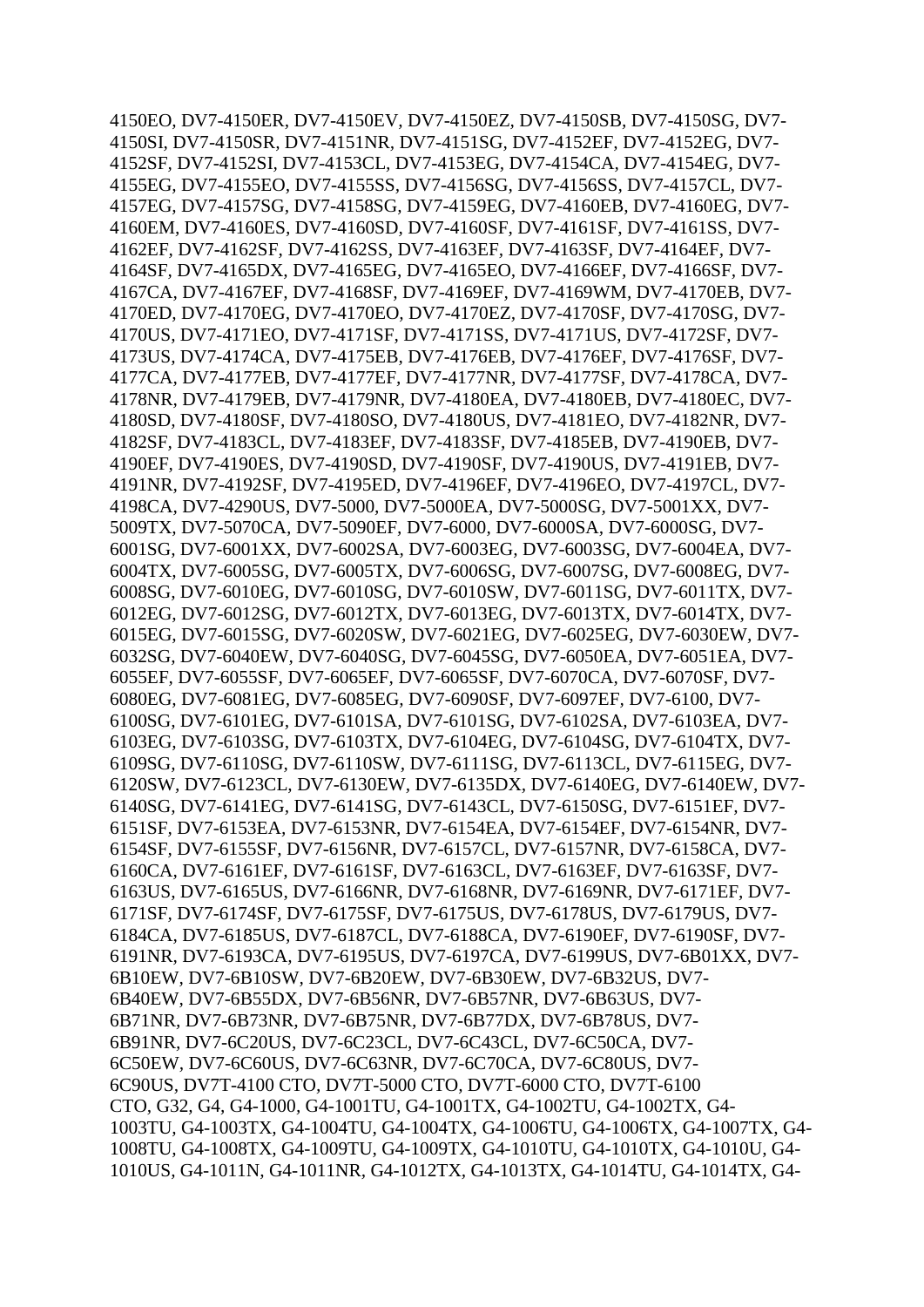1015D*,* G4-1015DX*,* G4-1015TU*,* G4-1015TX*,* G4-1016D*,* G4-1016DX*,* G4-1016TU*,* G4- 1016TX*,* G4-1017TU*,* G4-1017TX*,* G4-1018TU*,* G4-1019TU*,* G4-1019TX*,* G4-1020TU*,* G4- 1020TX*,* G4-1020U*,* G4-1020US*,* G4-1021C*,* G4-1021CA*,* G4-1021TU*,* G4-1021TX*,* G4- 1022C*,* G4-1022CA*,* G4-1022TU*,* G4-1022TX*,* G4-1023TU*,* G4-1023TX*,* G4-1024TX*,* G4- 1025TU*,* G4-1025TX*,* G4-1026TU*,* G4-1026TX*,* G4-1027TU*,* G4-1027TX*,* G4-1028TU*,* G4- 1028TX*,* G4-1029TX*,* G4-1030TU*,* G4-1030TX*,* G4-1031TU*,* G4-1032TU*,* G4-1032TX*,* G4- 1033TU*,* G4-1033TX*,* G4-1034TU*,* G4-1034TX*,* G4-1035TU*,* G4-1035TX*,* G4-1036TU*,* G4- 1037TU*,* G4-1038TU*,* G4-1038TX*,* G4-1039TU*,* G4-1039TX*,* G4-1040TU*,* G4-1040TX*,* G4- 1041TX*,* G4-1042TX*,* G4-1043TX*,* G4-1046TU*,* G4-1047TU*,* G4-1047TX*,* G4-1048TU*,* G4- 1048TX*,* G4-1049TU*,* G4-1050TU*,* G4-1050TX*,* G4-1051X*,* G4-1051XX*,* G4-1052TU*,* G4- 1052TX*,* G4-1053TU*,* G4-1053TX*,* G4-1054TU*,* G4-1055TU*,* G4-1056TU*,* G4-1056TX*,* G4- 1057TU*,* G4-1058TX*,* G4-1059TX*,* G4-1060LA*,* G4-1060TX*,* G4-1062LA*,* G4-1063LA*,* G4- 1064LA*,* G4-1065LA*,* G4-1066LA*,* G4-1069LA*,* G4-1071LA*,* G4-1072LA*,* G4-1075LA*,* G4- 1085LA*,* G4-1087LA*,* G4-1100*,* G4-1104D*,* G4-1104DX*,* G4-1107N*,* G4-1110BR*,* G4- 1110TU*,* G4-1110TX*,* G4-1111BR*,* G4-1111TU*,* G4-1111TX*,* G4-1112BR*,* G4-1112TU*,* G4- 1112TX*,* G4-1113TX*,* G4-1117D*,* G4-1117N*,* G4-1117NR*,* G4-1118N*,* G4-1118NR*,* G4- 1119TX*,* G4-1121TU*,* G4-1122TU*,* G4-1123TU*,* G4-1124TU*,* G4-1125D*,* G4-1125TX*,* G4- 1126TX*,* G4-1127TX*,* G4-1128TX*,* G4-1135D*,* G4-1137C*,* G4-1137CA*,* G4-1164C*,* G4- 1167C*,* G4-1200*,* G4-1200AX*,* G4-1200TU*,* G4-1200TX*,* G4-1201TU*,* G4-1201TX*,* G4- 1202AU*,* G4-1202AX*,* G4-1202TU*,* G4-1202TX*,* G4-1203TU*,* G4-1203TX*,* G4- 1204AX*,* G4-1204TU*,* G4-1204TX*,* G4-1205AX*,* G4-1205TU*,* G4-1205TX*,* G4- 1206AX*,* G4-1206TU*,* G4-1207AX*,* G4-1207TU*,* G4-1207TX*,* G4-1208TU*,* G4- 1208TX*,* G4-1209AX*,* G4-1209TU*,* G4-1209TX*,* G4-1210AX*,* G4-1210EE*,* G4-1210SE*,* G4- 1210TU*,* G4-1210TX*,* G4-1211AX*,* G4-1212TU*,* G4-1212TX*,* G4-1213NR*,* G4- 1213TU*,* G4-1213TX*,* G4-1214TU*,* G4-1214TX*,* G4-1215DX*,* G4-1215TX*,* G4-1216EE*,* G4- 1216SE*,* G4-1216TU*,* G4-1216TX*,* G4-1217TU*,* G4-1217TX*,* G4-1218TX*,* G4-1219TX*,* G4- 1220EE*,* G4-1220SE*,* G4-1220TU*,* G4-1220TX*,* G4-1221TU*,* G4-1221TX*,* G4-1224TX*,* G4- 1225TX*,* G4-1226EE*,* G4-1226NR*,* G4-1226SE*,* G4-1226TX*,* G4-1229DX*,* G4-1231TX*,* G4- 1232TX*,* G4-1233TX*,* G4-1234TX*,* G4-1235TX*,* G4-1236TX*,* G4-1238TX*,* G4-1239TX*,* G4- 1240TX*,* G4-1241TX*,* G4-1242TX*,* G4-1250LA*,* G4-1260LA*,* G4-1264CA*,* G4-1270LA*,* G4- 1271LA*,* G4-1280LA*,* G4-1281LA*,* G4-1282LA*,* G4-1283LA*,* G4-1284LA*,* G4-1285LA*,* G4- 1287LA*,* G4-1318DX*,* G4-2002XX*,* G4-2029WM*,* G4-2051XX*,* G4-2149SE*,* G4- 2169SE*,* G4-2189CA*,* G4-2235DX*,* G4-2275DX*,* G4-2320DX*,* G42*,* G42-100*,* G42- 101XX*,* G42-164LA*,* G42-200XX*,* G42-230US*,* G42-232NR*,* G42-240LA*,* G42- 240US*,* G42-241HE*,* G42-243CL*,* G42-247SB*,* G42-250BR*,* G42-250LA*,* G42-30 3DX*,* G42-301NR*,* G42-303DX*,* G42-328CA*,* G42-352TU*,* G42-352TX*,* G42-360TU*,* G42- 360TX*,* G42-361TU*,* G42-361TX*,* G42-364TX*,* G42-365TX*,* G42-366TU*,* G42-366TX*,* G42- 367CL*,* G42-367TU*,* G42-368TX*,* G42-369TU*,* G42-370TU*,* G42-370TX*,* G42-371TU*,* G42- 372TU*,* G42-372TX*,* G42-375TX*,* G42-378TX*,* G42-380TX*,* G42-381TX*,* G42-382TX*,* G42- 383TX*,* G42-384TX*,* G42-385TX*,* G42-386TX*,* G42-387TX*,* G42-388TX*,* G42-394TX*,* G42- 397TX*,* G42-398TX*,* G42-400*,* G42-410US*,* G42-415DX*,* G42-451TX*,* G42-463TX*,* G42- 464TX*,* G42-467TU*,* G42-471TX*,* G42-472TX*,* G42-473TX*,* G42-474TX*,* G42- 475DX*,* G42-480TX*,* G42-494TU*,* G42T*,* G42T-200*,* G42T-300*,* G42T-300 CTO*,* G42T-400*,* G42T-400 CTO*,* G4T-1000*,* G4T-1000 CTO*,* G4T-1100*,* G4T-1100 CTO*,* G4T-1200 CTO*,* G4T-1300*,* G56*,* G56-100SA*,* G56-100XX*,* G56-105SA*,* G56-106EA*,* G56- 106SA*,* G56-107SA*,* G56-108SA*,* G56-109SA*,* G56-112SA*,* G56-118CA*,* G56-122US*,* G56- 123NR*,* G56-125NR*,* G56-126NR*,* G56-127NR*,* G56-128CA*,* G56-129WM*,* G56- 130SA*,* G56-141US*,* G56-151XX*,* G6*,* G6-1000*,* G6-1000EG*,* G6-1000ER*,* G6-1000ET*,* G6- 1000EV*,* G6-1000SA*,* G6-1000SD*,* G6-1000SG*,* G6-1000SH*,* G6-1000ST*,* G6-1000SV*,* G6- 1000TU*,* G6-1001ED*,* G6-1001EE*,* G6-1001EM*,* G6-1001EO*,* G6-1001ER*,* G6-1001ET*,* G6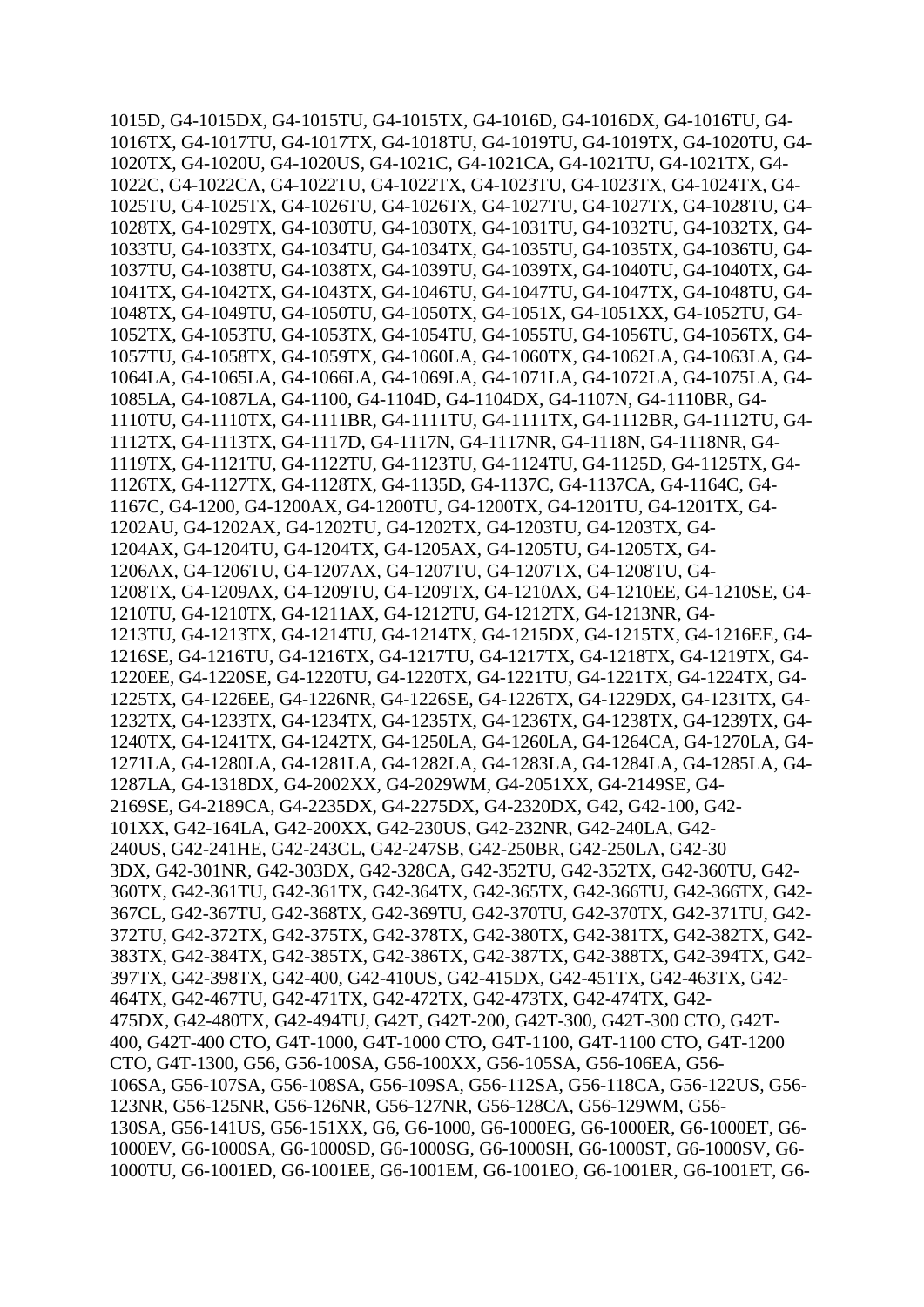1001EV*,* G6-1001SA*,* G6-1001SE*,* G6-1001SG*,* G6-1001SM*,* G6-1001SQ*,* G6-1001ST*,* G6- 1001SV*,* G6-1001SX*,* G6-1001SY*,* G6-1001TU*,* G6-1001TX*,* G6-1002EM*,* G6-1002EO*,* G6- 1002ER*,* G6-1002EV*,* G6-1002SG*,* G6-1002SM*,* G6-1002SV*,* G6-1002SX*,* G6-1002SY*,* G6- 1002TU*,* G6-1002TX*,* G6-1003ER*,* G6-1003EV*,* G6-1003SG*,* G6-1003SH*,* G6-1003SO*,* G6- 1003SV*,* G6-1003TU*,* G6-1003TX*,* G6-1004EM*,* G6-1004EO*,* G6-1004ER*,* G6-1004EV*,* G6- 1004SA*,* G6-1004SL*,* G6-1004SO*,* G6-1004SV*,* G6-1004TU*,* G6-1004TX*,* G6-1005ED*,* G6- 1005EM*,* G6-1005EO*,* G6-1005ET*,* G6-1005EX*,* G6-1005EZ*,* G6-1005SG*,* G6-1005SQ*,* G6- 1005ST*,* G6-1005SW*,* G6-1005SX*,* G6-1005TU*,* G6-1005TX*,* G6-1006EO*,* G6-1006EV*,* G6- 1006EX*,* G6-1006SG*,* G6-1006SH*,* G6-1006SO*,* G6-1006SQ*,* G6-1006SV*,* G6-1006SX*,* G6- 1006TU*,* G6-1006TX*,* G6-1007EV*,* G6-1007SA*,* G6-1007SL*,* G6-1007SO*,* G6-1007SQ*,* G6- 1007SV*,* G6-1007SX*,* G6-1007TU*,* G6-1007TX*,* G6-1008EO*,* G6-1008EQ*,* G6-1008EV*,* G6- 1008SG*,* G6-1008SH*,* G6-1008SM*,* G6-1008SQ*,* G6-1008SV*,* G6-1008SX*,* G6-1008TU*,* G6- 1008TX*,* G6-1009EA*,* G6-1009SA*,* G6-1009SG*,* G6-1009SQ*,* G6-1009SX*,* G6-1009TU*,* G6- 1009TX*,* G6-1010EA*,* G6-1010EC*,* G6-1010ED*,* G6-1010EG*,* G6-1010EM*,* G6-1010ET*,* G6- 1010SA*,* G6-1010SC*,* G6-1010SD*,* G6-1010SJ*,* G6-1010SL*,* G6-1010ST*,* G6-1010TU*,* G6- 1010TX*,* G6-1011SG*,* G6-1011SL*,* G6-1011SX*,* G6-1011TU*,* G6-1011TX*,* G6-1012EM*,* G6- 1012EX*,* G6-1012SA*,* G6-1012SG*,* G6-1012SQ*,* G6-1012SS*,* G6-1012SX*,* G6-1012TX*,* G6- 1013EQ*,* G6-1013SA*,* G6-1013SQ*,* G6-1013SS*,* G6-1013TU*,* G6-1013TX*,* G6-1014EO*,* G6- 1014EX*,* G6-1014SA*,* G6-1014SX*,* G6-1014TU*,* G6-1014TX*,* G6-1015EE*,* G6-1015EJ*,* G6- 1015EV*,* G6-1015EW*,* G6-1015EZ*,* G6-1015SE*,* G6-1015SG*,* G6-1015SJ*,* G6-1015SL*,* G6- 1015SQ*,* G6-1015ST*,* G6-1015TU*,* G6-1015TX*,* G6-1016EE*,* G6-1016EO*,* G6-1016EQ*,* G6- 1016EX*,* G6-1016SE*,* G6-1016SH*,* G6-1016SQ*,* G6-1016SX*,* G6-1016TU*,* G6-1016TX*,* G6- 1017EE*,* G6-1017EO*,* G6-1017SE*,* G6-1017SH*,* G6-1017SO*,* G6-1017TU*,* G6-1018EG*,* G6- 1018EO*,* G6-1018SX*,* G6-1018TX*,* G6-1019EG*,* G6-1019EO*,* G6-1019SX*,* G6-1019TU*,* G6- 1019TX*,* G6-1020EC*,* G6-1020EE*,* G6-1020EJ*,* G6-1020EP*,* G6-1020ET*,* G6-1020SA*,* G6- 1020SE*,* G6-1020SJ*,* G6-1020SL*,* G6-1020SS*,* G6-1020ST*,* G6-1020SW*,* G6-1020SX*,* G6- 1020TU*,* G6-1020TX*,* G6-1021EE*,* G6-1021EG*,* G6-1021EV*,* G6-1021SA*,* G6-1021SC*,* G6- 1021SE*,* G6-1021SG*,* G6-1021SV*,* G6-1021TX*,* G6-1022EE*,* G6-1022SE*,* G6-1022SG*,* G6- 1022TX*,* G6-1023SG*,* G6-1023TX*,* G6-1024SG*,* G6-1024TX*,* G6-1025EJ*,* G6-1025EW*,* G6- 1025SE*,* G6-1025SF*,* G6-1025SG*,* G6-1025SJ*,* G6-1025ST*,* G6-1025TX*,* G6-1026EG*,* G6- 1026ET*,* G6-1026SE*,* G6-1026ST*,* G6-1026SX*,* G6-1026TX*,* G6-1027ER*,* G6-1027ET*,* G6- 1027SE*,* G6-1027SI*,* G6-1027SR*,* G6-1027SX*,* G6-1027TX*,* G6-1028EE*,* G6-1028SE*,* G6- 1028SG*,* G6-1028SR*,* G6-1028TX*,* G6-1029ER*,* G6-1029SX*,* G6-1029TX*,* G6-1030EE*,* G6- 1030EF*,* G6-1030ET*,* G6-1030EW*,* G6-1030SE*,* G6-1030SF*,* G6-1030SS*,* G6-1030ST*,* G6- 1030TX*,* G6-1031EE*,* G6-1031EG*,* G6-1031SE*,* G6-1031TX*,* G6-1032EE*,* G6-1032EG*,* G6- 1032SE*,* G6-1032SF*,* G6-1033EG*,* G6-1034TX*,* G6-1035EO*,* G6-1035ET*,* G6-1035EX*,* G6- 1035SG*,* G6-1035ST*,* G6-1035TX*,* G6-1036EX*,* G6-1036TX*,* G6-1037EX*,* G6-1037TX*,* G6- 1038TX*,* G6-1039TX*,* G6-1040EB*,* G6-1040EE*,* G6-1040EF*,* G6-1040EJ*,* G6-1040EO*,* G6- 1040ES*,* G6-1040ET*,* G6-1040EV*,* G6-1040EW*,* G6-1040EX*,* G6-1040SE*,* G6-1040SF*,* G6- 1040SJ*,* G6-1040SO*,* G6-1040ST*,* G6-1041EE*,* G6-1041EF*,* G6-1041EX*,* G6-1041SE*,* G6- 1041SF*,* G6-1042EE*,* G6-1042EF*,* G6-1042SE*,* G6-1043SX*,* G6-1044SX*,* G6-1045ED*,* G6- 1045EF*,* G6-1045EJ*,* G6-1045ET*,* G6-1045EV*,* G6-1045SE*,* G6-1045SF*,* G6-1045ST*,* G6- 1045SX*,* G6-1046EF*,* G6-1046EJ*,* G6-1046SE*,* G6-1046SF*,* G6-1047EF*,* G6-1047EJ*,* G6- 1047SE*,* G6-1047SF*,* G6-1047SJ*,* G6-1047SX*,* G6-1048EE*,* G6-1048EJ*,* G6-1048EX*,* G6- 1048SE*,* G6-1048SJ*,* G6-1049EJ*,* G6-1049SJ*,* G6-1050EC*,* G6-1050EE*,* G6-1050EF*,* G6- 1050EK*,* G6-1050ET*,* G6-1050EV*,* G6-1050EW*,* G6-1050EX*,* G6-1050SE*,* G6-1050SF*,* G6- 1050SJ*,* G6-1050ST*,* G6-1050SV*,* G6-1051EE*,* G6-1051EF*,* G6-1051EI*,* G6-1051EK*,* G6- 1051ES*,* G6-1051EX*,* G6-1051SE*,* G6-1051SF*,* G6-1051SI*,* G6-1051SS*,* G6-1052EE*,* G6- 1052EI*,* G6-1052EK*,* G6-1052ER*,* G6-1052SC*,* G6-1052SE*,* G6-1052SI*,* G6-1052SS*,* G6- 1052SY*,* G6-1053EI*,* G6-1053EK*,* G6-1053ER*,* G6-1053EX*,* G6-1053SA*,* G6-1053SI*,* G6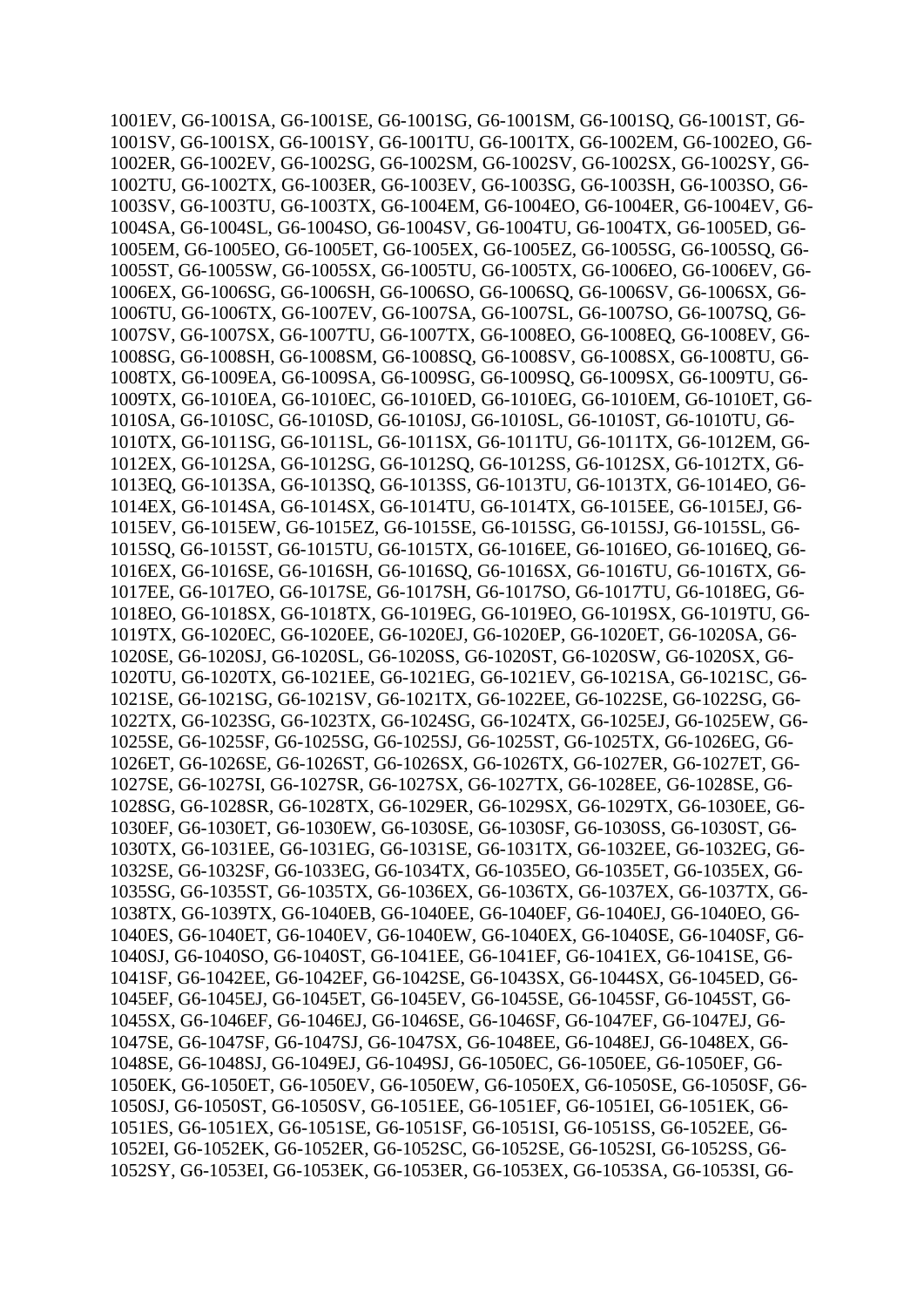1053SS*,* G6-1054EK*,* G6-1054ER*,* G6-1054SA*,* G6-1055EI*,* G6-1055EP*,* G6-1055ER*,* G6- 1055ES*,* G6-1055ET*,* G6-1055EX*,* G6-1055SI*,* G6-1055SO*,* G6-1055ST*,* G6-1056EI*,* G6- 1056EX*,* G6-1056SA*,* G6-1057ER*,* G6-1057ES*,* G6-1058ER*,* G6-1058SA*,* G6-1060EC*,* G6- 1060ED*,* G6-1060EE*,* G6-1060EP*,* G6-1060ES*,* G6-1060ET*,* G6-1060EV*,* G6-1060SB*,* G6- 1060SD*,* G6-1060SE*,* G6-1060SJ*,* G6-1060ST*,* G6-1060SV*,* G6-1061EE*,* G6-1061SA*,* G6- 1061SE*,* G6-1061SX*,* G6-1062EE*,* G6-1062SE*,* G6-1062SX*,* G6-1063SX*,* G6-1065EJ*,* G6- 1065ET*,* G6-1065SE*,* G6-1065ST*,* G6-1066EX*,* G6-1066SE*,* G6-1066SS*,* G6-1067SE*,* G6- 1068EE*,* G6-1068EX*,* G6-1068SE*,* G6-1070ED*,* G6-1070EJ*,* G6-1070ES*,* G6-1070ET*,* G6- 1070EV*,* G6-1070SB*,* G6-1070SD*,* G6-1070SJ*,* G6-1070SS*,* G6-1070ST*,* G6-1070SV*,* G6- 1072SA*,* G6-1075EJ*,* G6-1075ER*,* G6-1075ET*,* G6-1075SA*,* G6-1076EI*,* G6-1076ER*,* G6- 1076SI*,* G6-1076ST*,* G6-1077EI*,* G6-1077SI*,* G6-1077SR*,* G6-1078ER*,* G6-1080EA*,* G6- 1080EG*,* G6-1080EP*,* G6-1080ET*,* G6-1080EV*,* G6-1080SA*,* G6-1080ST*,* G6-1080SV*,* G6- 1081SR*,* G6-1081SS*,* G6-1082ES*,* G6-1083ES*,* G6-1084SS*,* G6-1085EI*,* G6-1085ES*,* G6- 1085ET*,* G6-1085SA*,* G6-1085SG*,* G6-1085SI*,* G6-1085ST*,* G6-1086SG*,* G6-1086SS*,* G6- 1088EA*,* G6-1088SA*,* G6-1090ET*,* G6-1090SP*,* G6-1090ST*,* G6-1093EX*,* G6-1093SA*,* G6- 1094SA*,* G6-1095ET*,* G6-1095SA*,* G6-1095SJ*,* G6-1095ST*,* G6-1096SA*,* G6-1100*,* G6- 1100AU*,* G6-1100AX*,* G6-1100ET*,* G6-1100EV*,* G6-1100EX*,* G6-1100EZ*,* G6-1100SA*,* G6- 1100ST*,* G6-1100SV*,* G6-1100SX*,* G6-1100TU*,* G6-1100TX*,* G6-1101AU*,* G6-1101AX*,* G6- 1101EI*,* G6-1101SG*,* G6-1101SI*,* G6-1101SO*,* G6-1101TU*,* G6-1102AU*,* G6-1102EK*,* G6- 1102ER*,* G6-1102ET*,* G6-1102EX*,* G6-1102EZ*,* G6-1102SA*,* G6-1102SO*,* G6-1102SS*,* G6- 1102ST*,* G6-1102SX*,* G6-1102TU*,* G6-1102TX*,* G6-1103AU*,* G6-1103AX*,* G6-1103EA*,* G6- 1103EK*,* G6-1103SA*,* G6-1103SG*,* G6-1103SK*,* G6-1103TU*,* G6-1103TX*,* G6-1104AX*,* G6- 1104EK*,* G6-1104EO*,* G6-1104ER*,* G6-1104ES*,* G6-1104EX*,* G6-1104SA*,* G6-1104SH*,* G6- 1104SK*,* G6-1104SL*,* G6-1104SX*,* G6-1104TU*,* G6-1104TX*,* G6-1105EE*,* G6-1105EI*,* G6- 1105EK*,* G6-1105ER*,* G6-1105ET*,* G6-1105SA*,* G6-1105SG*,* G6-1105SI*,* G6-1105SK*,* G6- 1105SL*,* G6-1105SO*,* G6-1105SQ*,* G6-1105ST*,* G6-1105SV*,* G6-1105SW*,* G6-1105SZ*,* G6- 1105TU*,* G6-1105TX*,* G6-1106AX*,* G6-1106ER*,* G6-1106EX*,* G6-1106SO*,* G6-1106SR*,* G6- 1106SX*,* G6-1106TU*,* G6-1106TX*,* G6-1107ER*,* G6-1107SA*,* G6-1107SG*,* G6-1107SH*,* G6- 1107SI*,* G6-1107SO*,* G6-1107TU*,* G6-1107TX*,* G6-1108EI*,* G6-1108ER*,* G6-1108EZ*,* G6- 1108SA*,* G6-1108SG*,* G6-1108SI*,* G6-1108TU*,* G6-1109EE*,* G6-1109ER*,* G6-1109SE*,* G6- 1109SI*,* G6-1109SL*,* G6-1109SQ*,* G6-1109TU*,* G6-1109TX*,* G6-1110EC*,* G6-1110EE*,* G6- 1110EG*,* G6-1110EM*,* G6-1110EX*,* G6-1110SE*,* G6-1110SG*,* G6-1110SH*,* G6-1110SJ*,* G6- 1110SM*,* G6-1110SO*,* G6-1110SS*,* G6-1110SW*,* G6-1110SX*,* G6-1110TU*,* G6-1110TX*,* G6- 1111EE*,* G6-1111EI*,* G6-1111EL*,* G6-1111SD*,* G6-1111SE*,* G6-1111SG*,* G6-1111SO*,* G6- 1111SQ*,* G6-1111SZ*,* G6-1111TU*,* G6-1111TX*,* G6-1112EA*,* G6-1112EE*,* G6-1112EX*,* G6- 1112SA*,* G6-1112SE*,* G6-1112SH*,* G6-1112SL*,* G6-1112SS*,* G6-1112SX*,* G6-1112TU*,* G6- 1112TX*,* G6-1113EE*,* G6-1113EG*,* G6-1113EI*,* G6-1113EK*,* G6-1113EO*,* G6-1113SE*,* G6- 1113SG*,* G6-1113TU*,* G6-1113TX*,* G6-1114EI*,* G6-1114EK*,* G6-1114EX*,* G6-1114SO*,* G6- 1114SS*,* G6-1114SX*,* G6-1114TU*,* G6-1115EI*,* G6-1115EV*,* G6-1115EX*,* G6-1115SG*,* G6- 1115SL*,* G6-1115SO*,* G6-1115SV*,* G6-1115SX*,* G6-1115TU*,* G6-1115TX*,* G6-1116EK*,* G6- 1116SG*,* G6-1116SO*,* G6-1116SS*,* G6-1116TU*,* G6-1116TX*,* G6-1117EK*,* G6-1117EO*,* G6- 1117SG*,* G6-1117SH*,* G6-1117TU*,* G6-1117TX*,* G6-1118SQ*,* G6-1118SS*,* G6-1118TX*,* G6- 1119SH*,* G6-1119TU*,* G6-1119TX*,* G6-1120EC*,* G6-1120EE*,* G6-1120EK*,* G6-1120EX*,* G6- 1120SD*,* G6-1120SE*,* G6-1120SG*,* G6-1120SH*,* G6-1120SJ*,* G6-1120SL*,* G6-1120SO*,* G6- 1120SW*,* G6-1120SX*,* G6-1120TU*,* G6-1120TX*,* G6-1121EX*,* G6-1121SS*,* G6-1121SX*,* G6- 1121TU*,* G6-1121TX*,* G6-1122EX*,* G6-1122SJ*,* G6-1122SL*,* G6-1122SO*,* G6-1122SQ*,* G6- 1122SS*,* G6-1122SX*,* G6-1122TX*,* G6-1123SS*,* G6-1123SX*,* G6-1123TX*,* G6-1124ER*,* G6- 1124SX*,* G6-1124TX*,* G6-1125EM*,* G6-1125EO*,* G6-1125SL*,* G6-1125SM*,* G6-1125SS*,* G6- 1125SW*,* G6-1125TX*,* G6-1126SL*,* G6-1126TX*,* G6-1127ES*,* G6-1127SL*,* G6-1127SS*,* G6- 1127SX*,* G6-1127TX*,* G6-1128EO*,* G6-1128SR*,* G6-1128SS*,* G6-1128TX*,* G6-1129EO*,* G6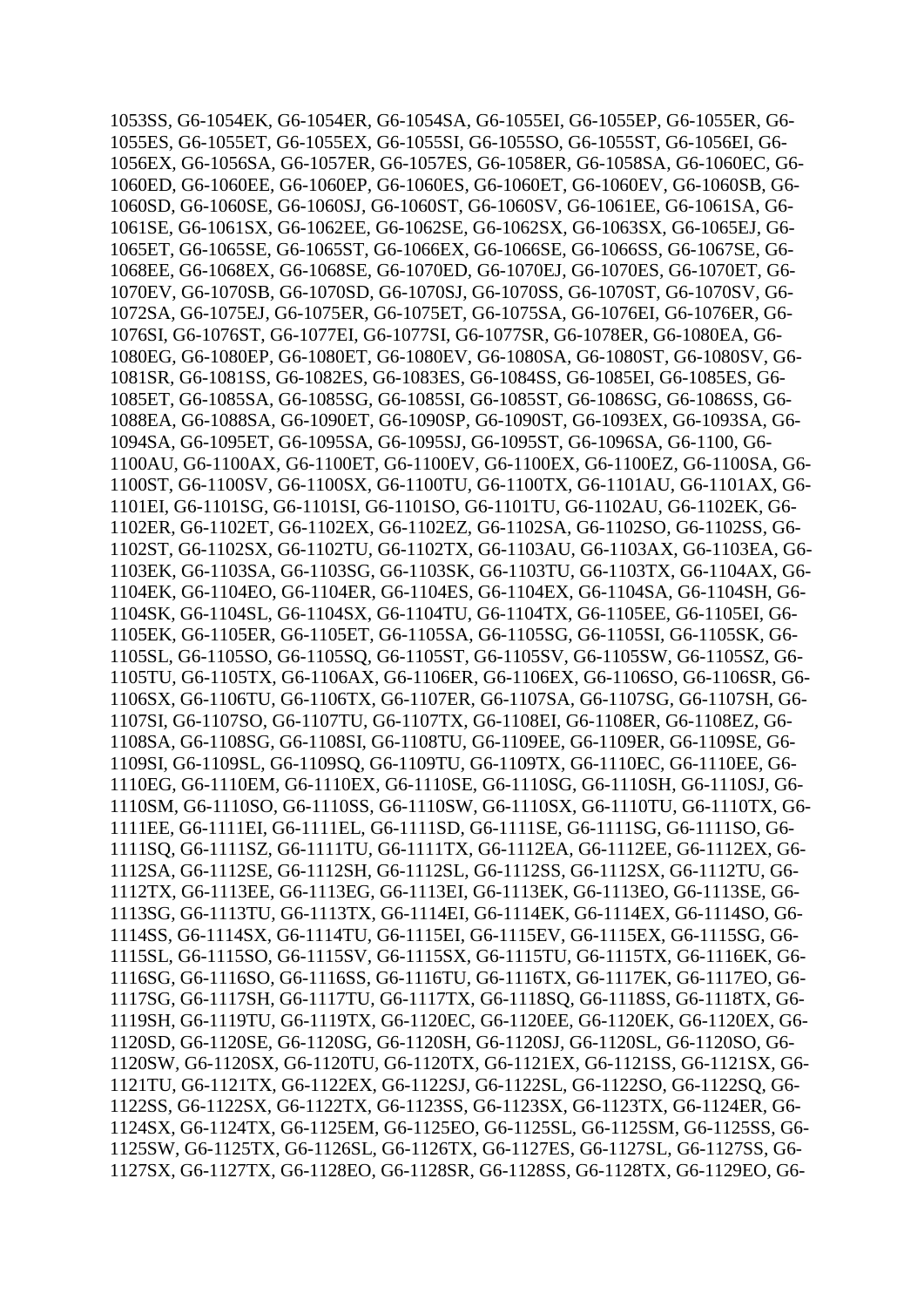1129ER*,* G6-1129SS*,* G6-1129TX*,* G6-1130EC*,* G6-1130EE*,* G6-1130EF*,* G6-1130EP*,* G6- 1130SA*,* G6-1130SE*,* G6-1130SF*,* G6-1130SJ*,* G6-1130SL*,* G6-1130SW*,* G6-1130SX*,* G6- 1130TX*,* G6-1131EE*,* G6-1131EO*,* G6-1131SA*,* G6-1131SE*,* G6-1131SR*,* G6-1131SX*,* G6- 1131TX*,* G6-1132EE*,* G6-1132SA*,* G6-1132SE*,* G6-1132SO*,* G6-1132SX*,* G6-1132TX*,* G6- 1133EE*,* G6-1133EO*,* G6-1133SA*,* G6-1133SE*,* G6-1133SF*,* G6-1133SL*,* G6-1134SA*,* G6- 1134SF*,* G6-1134SO*,* G6-1134SX*,* G6-1134TX*,* G6-1135SD*,* G6-1135SL*,* G6-1135SX*,* G6- 1135TX*,* G6-1136EE*,* G6-1136SE*,* G6-1136SF*,* G6-1136SX*,* G6-1136TX*,* G6-1137EX*,* G6- 1137SX*,* G6-1137TX*,* G6-1138EE*,* G6-1138EX*,* G6-1138SE*,* G6-1138SX*,* G6-1138TX*,* G6- 1139EX*,* G6-1139SL*,* G6-1139SX*,* G6-1140SB*,* G6-1140SD*,* G6-1140SG*,* G6-1140SJ*,* G6- 1140SS*,* G6-1140SW*,* G6-1141SD*,* G6-1141SG*,* G6-1141SL*,* G6-1142SL*,* G6-1143EX*,* G6- 1143SX*,* G6-1144EX*,* G6-1144SL*,* G6-1144SX*,* G6-1145EF*,* G6-1145SB*,* G6-1145SF*,* G6- 1145SG*,* G6-1146SF*,* G6-1147SL*,* G6-1147SX*,* G6-1148EX*,* G6-1148SX*,* G6-1150EC*,* G6- 1150EE*,* G6-1150EW*,* G6-1150SB*,* G6-1150SD*,* G6-1150SF*,* G6-1151EF*,* G6-1151SF*,* G6- 1153SL*,* G6-1154SA*,* G6-1155SA*,* G6-1155SD*,* G6-1158SA*,* G6-1159SA*,* G6-1160SA*,* G6- 1160SW*,* G6-1161SA*,* G6-1163EA*,* G6-1163SA*,* G6-1164SA*,* G6-1165SA*,* G6-1166SA*,* G6- 1167SA*,* G6-1168SA*,* G6-1169EA*,* G6-1169SA*,* G6-1170EW*,* G6-1170SA*,* G6-1176SA*,* G6- 1180EW*,* G6-1180SA*,* G6-1180SB*,* G6-1180SD*,* G6-1183SG*,* G6-1184SA*,* G6-1185SA*,* G6- 1186SA*,* G6-1187SA*,* G6-1188SA*,* G6-1189SA*,* G6-1195SA*,* G6-1195SG*,* G6-1196SA*,* G6- 1197EG*,* G6-1198EG*,* G6-1200*,* G6-1200AU*,* G6-1200AX*,* G6-1200ER*,* G6-1200EX*,* G6- 1200EZ*,* G6-1200SA*,* G6-1200SD*,* G6-1200SX*,* G6-1200TU*,* G6-1200TX*,* G6-1201EH*,* G6- 1201EM*,* G6-1201EU*,* G6-1201EX*,* G6-1201EY*,* G6-1201SG*,* G6-1201SL*,* G6-1201SM*,* G6- 1201SQ*,* G6-1201SS*,* G6-1201SU*,* G6-1201SX*,* G6-1201SY*,* G6-1201TX*,* G6-1202AU*,* G6- 1202AX*,* G6-1202EA*,* G6-1202EH*,* G6-1202EX*,* G6-1202SA*,* G6-1202SQ*,* G6-1202SR*,* G6- 1202SX*,* G6-1202SZ*,* G6-1202TU*,* G6-1202TX*,* G6-1203AX*,* G6-1203EY*,* G6-1203SG*,* G6- 1203SS*,* G6-1203SX*,* G6-1203SY*,* G6-1203SZ*,* G6-1203TU*,* G6-1204AX*,* G6-1204EY*,* G6- 1204SA*,* G6-1204SQ*,* G6-1204SY*,* G6-1204TU*,* G6-1204TX*,* G6-1205AX*,* G6-1205EH*,* G6- 1205EI*,* G6-1205ER*,* G6-1205SC*,* G6-1205SG*,* G6-1205SI*,* G6-1205SQ*,* G6-1205ST*,* G6- 1205SV*,* G6-1205SW*,* G6-1205SZ*,* G6-1205TU*,* G6-1205TX*,* G6-1206AX*,* G6-1206EG*,* G6- 1206EH*,* G6-1206ER*,* G6-1206EU*,* G6-1206SA*,* G6-1206SR*,* G6-1206SS*,* G6-1206SU*,* G6- 1206TX*,* G6-1207ER*,* G6-1207EU*,* G6-1207SA*,* G6-1207SG*,* G6-1207SR*,* G6-1207SX*,* G6- 1207TX*,* G6-1208EG*,* G6-1208ES*,* G6-1208EU*,* G6-1208SU*,* G6-1208SX*,* G6-1209EH*,* G6- 1209ER*,* G6-1209SA*,* G6-1209SO*,* G6-1209SQ*,* G6-1209SR*,* G6-1209SS*,* G6-1209SX*,* G6- 1209TU*,* G6-1209TX*,* G6-1210EJ*,* G6-1210ER*,* G6-1210EU*,* G6-1210SA*,* G6-1210SD*,* G6- 1210SR*,* G6-1210SX*,* G6-1210TU*,* G6-1210TX*,* G6-1211EH*,* G6-1211EO*,* G6-1211ER*,* G6- 1211EU*,* G6-1211SS*,* G6-1211SU*,* G6-1211SX*,* G6-1211TU*,* G6-1212EU*,* G6-1212EV*,* G6- 1212SQ*,* G6-1212SS*,* G6-1212SU*,* G6-1212SV*,* G6-1212SX*,* G6-1212TU*,* G6-1212TX*,* G6- 1213EH*,* G6-1213EO*,* G6-1213ER*,* G6-1213SS*,* G6-1213ST*,* G6-1213SX*,* G6-1213TU*,* G6- 1213TX*,* G6-1214EO*,* G6-1214ER*,* G6-1214ES*,* G6-1214SS*,* G6-1214SX*,* G6-1214TU*,* G6- 1214TX*,* G6-1215EB*,* G6-1215ER*,* G6-1215EV*,* G6-1215EW*,* G6-1215EX*,* G6-1215SD*,* G6- 1215SP*,* G6-1215SS*,* G6-1215SV*,* G6-1215SX*,* G6-1215TU*,* G6-1215TX*,* G6-1216ER*,* G6- 1216EX*,* G6-1216SA*,* G6-1216SG*,* G6-1216ST*,* G6-1216SX*,* G6-1216TU*,* G6-1217ET*,* G6- 1217EX*,* G6-1217SA*,* G6-1217SG*,* G6-1217ST*,* G6-1217SX*,* G6-1217TU*,* G6-1217TX*,* G6- 1218EO*,* G6-1218SG*,* G6-1218SX*,* G6-1218TU*,* G6-1218TX*,* G6-1219EV*,* G6-1219SI*,* G6- 1219SV*,* G6-1219SX*,* G6-1219TU*,* G6-1219TX*,* G6-1220EM*,* G6-1220ET*,* G6-1220EX*,* G6- 1220SA*,* G6-1220SD*,* G6-1220SM*,* G6-1220SX*,* G6-1220TU*,* G6-1221EC*,* G6-1221EH*,* G6- 1221EM*,* G6-1221EV*,* G6-1221EW*,* G6-1221SD*,* G6-1221SG*,* G6-1221SI*,* G6-1221SM*,* G6- 1221SV*,* G6-1221SX*,* G6-1222EH*,* G6-1222EM*,* G6-1222SG*,* G6-1222SM*,* G6-1222SX*,* G6- 1223EH*,* G6-1223SA*,* G6-1223SX*,* G6-1224EK*,* G6-1224EO*,* G6-1224SA*,* G6-1224SK*,* G6- 1224TU*,* G6-1224TX*,* G6-1225EK*,* G6-1225EM*,* G6-1225EO*,* G6-1225ER*,* G6- 1225EV*,* G6-1225SB*,* G6-1225SK*,* G6-1225SM*,* G6-1225SR*,* G6-1225TU*,* G6-1226EO*,* G6-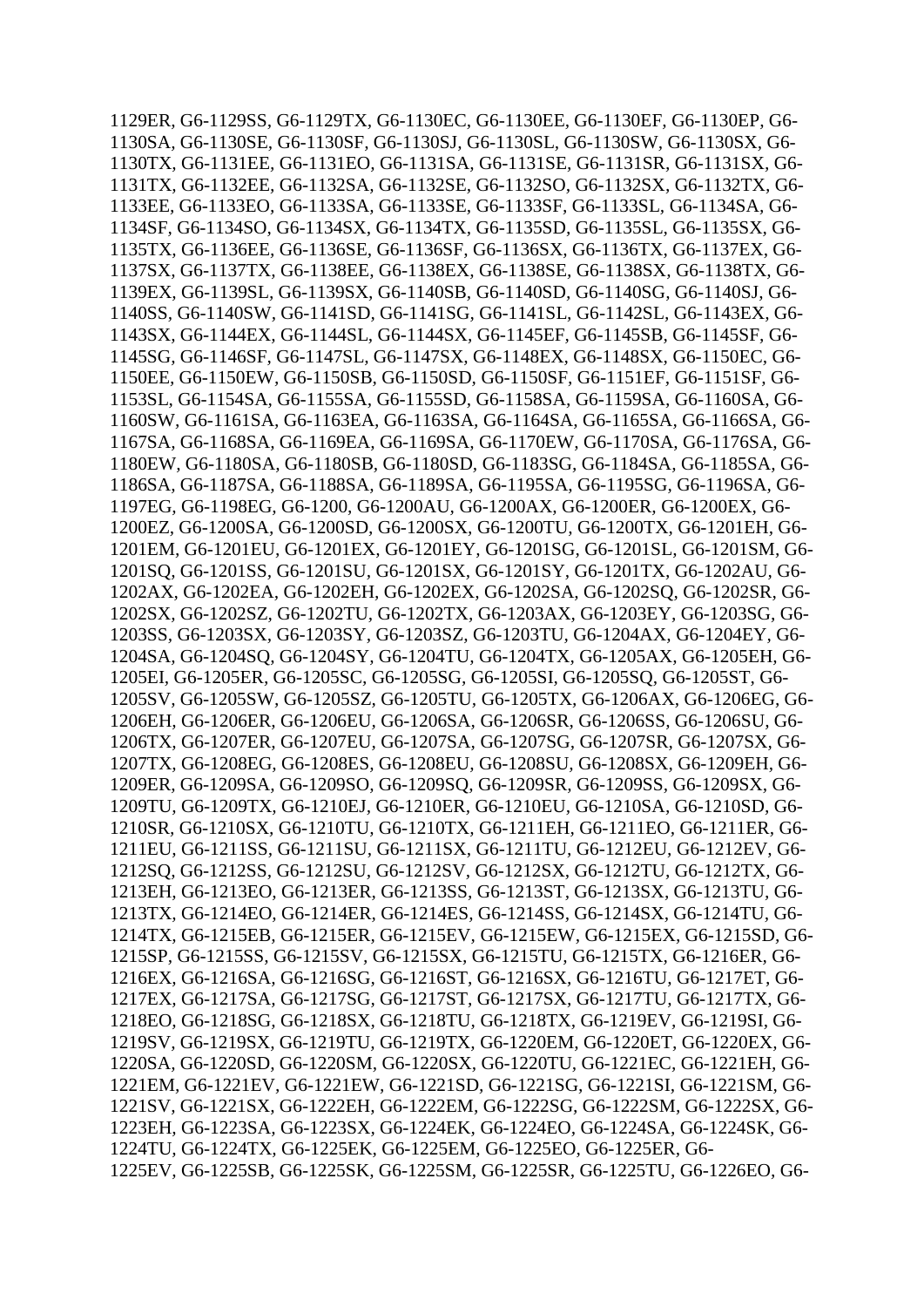1226SO*,* G6-1226SR*,* G6-1226SX*,* G6-1226TU*,* G6-1227SX*,* G6-1227TU*,* G6-1228EO*,* G6- 1228SA*,* G6-1228SO*,* G6-1228TU*,* G6-1229EJ*,* G6-1229SO*,* G6-1230EE*,* G6-1230EF*,* G6- 1230EJ*,* G6-1230ER*,* G6-1230EX*,* G6-1230SE*,* G6-1230SJ*,* G6-1230SL*,* G6-1230SO*,* G6- 1230SP*,* G6-1230SR*,* G6-1231EE*,* G6-1231ER*,* G6-1231SE*,* G6-1232EA*,* G6-1232EE*,* G6- 1232EJ*,* G6-1232ER*,* G6-1232SA*,* G6-1232SE*,* G6-1232SJ*,* G6-1232SL*,* G6-1232SR*,* G6- 1233EE*,* G6-1233SA*,* G6-1233SE*,* G6-1233SL*,* G6-1233SO*,* G6-1234EL*,* G6-1234SA*,* G6- 1234SO*,* G6-1235EJ*,* G6-1235SO*,* G6-1236EE*,* G6-1236SA*,* G6-1236SE*,* G6-1237SA*,* G6- 1237SE*,* G6-1238SA*,* G6-1239SA*,* G6-1239SO*,* G6-1240EA*,* G6-1240EC*,* G6-1240EE*,* G6- 1240EO*,* G6-1240SA*,* G6-1240SE*,* G6-1240SF*,* G6-1240SG*,* G6-1240SO*,* G6-1240SW*,* G6- 1241EE*,* G6-1241EO*,* G6-1241SA*,* G6-1241SE*,* G6-1241SF*,* G6-1242EE*,* G6-1242SA*,* G6- 1242SE*,* G6-1242SF*,* G6-1242SO*,* G6-1243EE*,* G6-1243SA*,* G6-1243SE*,* G6-1244SA*,* G6- 1244SF*,* G6-1244SO*,* G6-1245SD*,* G6-1245SF*,* G6-1246EE*,* G6-1246SE*,* G6-1247EA*,* G6- 1247SA*,* G6-1247SF*,* G6-1248SF*,* G6-1250EE*,* G6-1250EJ*,* G6-1250ER*,* G6-1250EW*,* G6- 1250EY*,* G6-1250SB*,* G6-1250SD*,* G6-1250SE*,* G6-1250SJ*,* G6-1250SK*,* G6-1250SS*,* G6- 1251EA*,* G6-1251EE*,* G6-1251EK*,* G6-1251ER*,* G6-1251SA*,* G6-1251SE*,* G6-1251SS*,* G6- 1252EE*,* G6-1252ER*,* G6-1252SE*,* G6-1252SK*,* G6-1252SR*,* G6-1253EE*,* G6-1253ER*,* G6- 1253SA*,* G6-1253SE*,* G6-1253SK*,* G6-1253SR*,* G6-1254EI*,* G6-1254EJ*,* G6-1254EK*,* G6- 1254ER*,* G6-1255ER*,* G6-1255SA*,* G6-1255SF*,* G6-1255SR*,* G6-1256EE*,* G6-1256EI*,* G6- 1256EK*,* G6-1256SE*,* G6-1257EA*,* G6-1257EK*,* G6-1257SA*,* G6-1257SI*,* G6-1257SK*,* G6- 1258ER*,* G6-1259ER*,* G6-1259SA*,* G6-1260EB*,* G6-1260EC*,* G6-1260EJ*,* G6-1260EK*,* G6- 1260ER*,* G6-1260EW*,* G6-1260SA*,* G6-1260SD*,* G6-1260SJ*,* G6-1260SP*,* G6-1260SR*,* G6- 1261EK*,* G6-1261ER*,* G6-1261SA*,* G6-1261SL*,* G6-1262ER*,* G6-1262SJ*,* G6-1262SL*,* G6- 1262SR*,* G6-1263SA*,* G6-1263SL*,* G6-1263SR*,* G6-1264SL*,* G6-1265SA*,* G6-1265SL*,* G6- 1266SA*,* G6-1266SL*,* G6-1267SA*,* G6-1267SL*,* G6-1268SA*,* G6-1268SL*,* G6-1269SA*,* G6- 1270EC*,* G6-1270SI*,* G6-1270SJ*,* G6-1270SL*,* G6-1272SL*,* G6-1273SL*,* G6-1274SL*,* G6- 1275SL*,* G6-1277SL*,* G6-1278SA*,* G6-1278SL*,* G6-1279SL*,* G6-1280EC*,* G6-1280EG*,* G6- 1280SB*,* G6-1280SK*,* G6-1280SL*,* G6-1281SK*,* G6-1281SL*,* G6-1282EG*,* G6-1282SK*,* G6- 1282SL*,* G6-1283SK*,* G6-1283SL*,* G6-1284SK*,* G6-1290EC*,* G6-1290EM*,* G6-1290ET*,* G6- 1290SM*,* G6-1291EG*,* G6-1294EG*,* G6-1296EA*,* G6-1296EG*,* G6-1296SA*,* G6-1298SA*,* G6- 1A00*,* G6-1A01*,* G6-1A19W*,* G6-1A20C*,* G6-1A21C*,* G6-1A22C*,* G6-1A30U*,* G6- 1A31N*,* G6-1A32N*,* G6-1A35C*,* G6-1A40C*,* G6-1A43C*,* G6-1A44C*,* G6-1A45C*,* G6- 1A46C*,* G6-1A50C*,* G6-1A50U*,* G6-1A52N*,* G6-1A53N*,* G6-1A55C*,* G6-1A59W*,* G6- 1A60U*,* G6-1A65U*,* G6-1A66N*,* G6-1A67N*,* G6-1A69U*,* G6-1A71N*,* G6-1A75D*,* G6- 1B00*,* G6-1B22C*,* G6-1B23C*,* G6-1B28C*,* G6-1B33C*,* G6-1B34C*,* G6-1B35C*,* G6- 1B35CA*,* G6-1B37C*,* G6-1B37CA*,* G6-1B38C*,* G6-1B39W*,* G6-1B49W*,* G6-1B50U*,* G6- 1B53C*,* G6-1B54C*,* G6-1B55C*,* G6-1B58C*,* G6-1B59C*,* G6-1B59W*,* G6-1B60U*,* G6- 1B61C*,* G6-1B61N*,* G6-1B66N*,* G6-1B67C*,* G6-1B67CA*,* G6-1B68N*,* G6-1B70U*,* G6- 1B70US*,* G6-1B71H*,* G6-1B74C*,* G6-1B74CA*,* G6-1B75C*,* G6-1B75CA*,* G6-1B76U*,* G6- 1B78N*,* G6-1B79C*,* G6-1B79CA*,* G6-1B79D*,* G6-1B79U*,* G6-1B81C*,* G6-1B87C*,* G6- 1B97C*,* G62*,* G62-100*,* G62-100EB*,* G62-100EE*,* G62-100SL*,* G62-101TU*,* G62- 101XX*,* G62-103XX*,* G62-104SA*,* G62-105SA*,* G62-106SA*,* G62-107SA*,* G62-110SA*,* G62- 120EL*,* G62-120ER*,* G62-120SL*,* G62-120SW*,* G62-125SL*,* G62-130SL*,* G62-140EL*,* G62- 140US*,* G62-143CL*,* G62-144DX*,* G62-145NR*,* G62-147NR*,* G62-149WM*,* G62- 165SL*,* G62-166SB*,* G62-200XX*,* G62-201XX*,* G62-219CA*,* G62-219WM*,* G62- 220US*,* G62-222US*,* G62-223CL*,* G62-224HE*,* G62-225DX*,* G62-225NR*,* G62-226NR*,* G62- 227CL*,* G62-228CL*,* G62-228NR*,* G62-229NR*,* G62-229WM*,* G62-231NR*,* G62- 233NR*,* G62-234DX*,* G62-236NR*,* G62-237US*,* G62-238NR*,* G62-251TU*,* G62- 251XX*,* G62-318CA*,* G62-320CA*,* G62-323CA*,* G62-325CA*,* G62-327CA*,* G62- 337NR*,* G62-339WM*,* G62-340US*,* G62-341NR*,* G62-343NR*,* G62-346NR*,* G62- 347CL*,* G62-347NR*,* G62-348CA*,* G62-348NR*,* G62-352CA*,* G62-352US*,* G62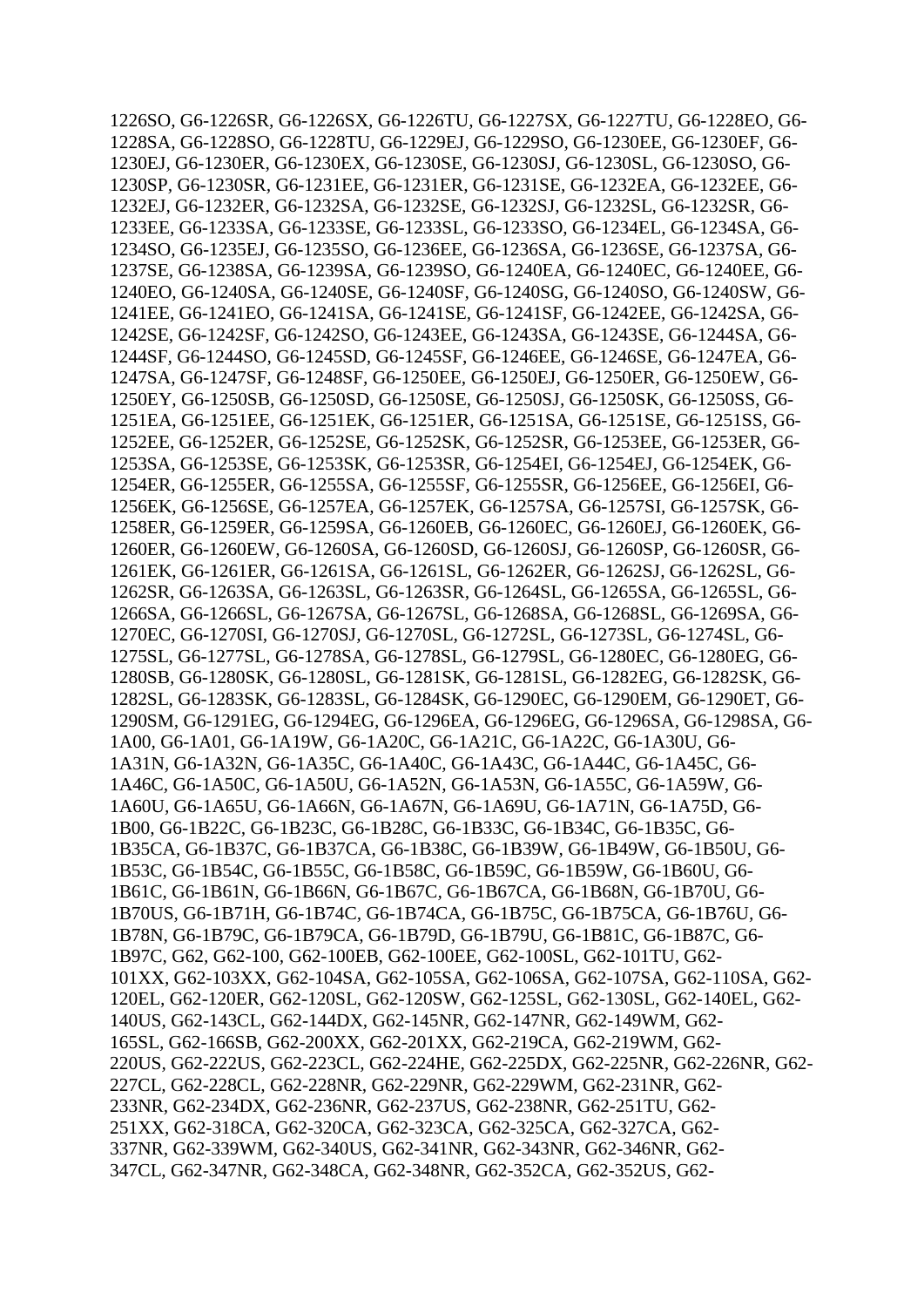353NR*,* G62-354CA*,* G62-355CA*,* G62-355DX*,* G62-357CA*,* G62-358CA*,* G62- 358NR*,* G62-359CA*,* G62-363NR*,* G62-364DX*,* G62-365CA*,* G62-367DX*,* G62- 371DX*,* G62-372US*,* G62-373DX*,* G62-374CA*,* G62-378CA*,* G62-400*,* G62-404NR*,* G62- 407DX*,* G62-415NR*,* G62-420CA*,* G62-423CA*,* G62-435DX*,* G62-448CA*,* G62- 450SA*,* G62-450SG*,* G62-451SA*,* G62-451TX*,* G62-452SA*,* G62-454CA*,* G62-454EF*,* G62- 454SF*,* G62-454TU*,* G62-455DX*,* G62-455SG*,* G62-456TU*,* G62-457CA*,* G62-457DX*,* G62- 457TX*,* G62-458TX*,* G62-459TX*,* G62-460EG*,* G62-460SG*,* G62-460TX*,* G62-461TX*,* G62- 462TX*,* G62-465DX*,* G62-465EF*,* G62-465SF*,* G62-467TX*,* G62-468TX*,* G62-470CA*,* G62- 474CA*,* G62-478CA*,* G62-A00*,* G62-A01SA*,* G62-A02SA*,* G62-A03SA*,* G62-A04EA*,* G62- A04SA*,* G62-A10SA*,* G62-A11SA*,* G62-A11SE*,* G62-A12SA*,* G62-A12SE*,* G62- A13EE*,* G62-A13SA*,* G62-A13SE*,* G62-A14SA*,* G62-A15EO*,* G62-A15SA*,* G62- A16SA*,* G62-A17EA*,* G62-A17SA*,* G62-A18SA*,* G62-A19EA*,* G62-A19SA*,* G62- A20SA*,* G62-A21EA*,* G62-A21EZ*,* G62-A21SA*,* G62-A22SA*,* G62-A22SE*,* G62- A23SA*,* G62-A24SA*,* G62-A25EA*,* G62-A25SA*,* G62-A26SA*,* G62-A27SA*,* G62- A28SA*,* G62-A29EA*,* G62-A29SA*,* G62-A30SA*,* G62-A35ET*,* G62-A38EE*,* G62- A40SA*,* G62-A43SA*,* G62-A44EE*,* G62-A44SA*,* G62-A45SA*,* G62-A50SG*,* G62- A53SG*,* G62-A60SA*,* G62-B00*,* G62-B00SA*,* G62-B02SG*,* G62-B03SG*,* G62-B09SA*,* G62- B10SA*,* G62-B11SA*,* G62-B12SA*,* G62-B13EA*,* G62-B13SA*,* G62-B14SA*,* G62- B15SA*,* G62-B16EA*,* G62-B16SA*,* G62-B17EO*,* G62-B17SA*,* G62-B18SA*,* G62- B19SA*,* G62-B20SA*,* G62-B20SO*,* G62-B21SA*,* G62-B22SA*,* G62-B23SA*,* G62- B24SA*,* G62-B25EG*,* G62-B25SA*,* G62-B26SA*,* G62-B27EA*,* G62-B27SA*,* G62- B62SG*,* G62-B63SG*,* G62M-300*,* G62M-300 CTO*,* G62T*,* G62T-100*,* G62T-100 CTO*,* G62T-250*,* G62T-350*,* G62X-400*,* G62X-400 CTO*,* G6S*,* G6T*,* G6X*,* G7*,* G7- 1000*,* G7-1000EG*,* G7-1000SA*,* G7-1000SG*,* G7-1001EG*,* G7-1001SG*,* G7-1001X*,* G7- 1001XX*,* G7-1002SG*,* G7-1003EG*,* G7-1004EG*,* G7-1004SA*,* G7-1004SG*,* G7-1006EG*,* G7- 1006SG*,* G7-1007SG*,* G7-1010EG*,* G7-1011EG*,* G7-1017C*,* G7-1017CL*,* G7-1019W*,* G7- 1019WM*,* G7-1020EB*,* G7-1020EG*,* G7-1020EO*,* G7-1020ES*,* G7-1020SW*,* G7- 1021EO*,* G7-1022EG*,* G7-1023EG*,* G7-1024EG*,* G7-1025EG*,* G7-1026SG*,* G7-1026SR*,* G7- 1030EB*,* G7-1030SF*,* G7-1031EO*,* G7-1032EO*,* G7-1032SF*,* G7-1033C*,* G7-1033CL*,* G7- 1033EG*,* G7-1033SG*,* G7-1040EF*,* G7-1040ES*,* G7-1040SB*,* G7-1040SF*,* G7-1040SS*,* G7- 1042SF*,* G7-1043SF*,* G7-1045EF*,* G7-1045SF*,* G7-1046EF*,* G7-1046SF*,* G7-1047SF*,* G7- 1050EC*,* G7-1050ED*,* G7-1050EK*,* G7-1050SA*,* G7-1050SF*,* G7-1050SS*,* G7-1051EF*,* G7- 1051SF*,* G7-1051X*,* G7-1051XX*,* G7-1052ER*,* G7-1053EF*,* G7-1053ER*,* G7-1053SF*,* G7- 1054ER*,* G7-1054SA*,* G7-1057SF*,* G7-1060EB*,* G7-1060SS*,* G7-1062SS*,* G7-1065ED*,* G7- 1065EP*,* G7-1070SB*,* G7-1070SS*,* G7-1070U*,* G7-1070US*,* G7-1071SB*,* G7-1073N*,* G7- 1073NR*,* G7-1075D*,* G7-1075DX*,* G7-1075EB*,* G7-1075N*,* G7-1075NR*,* G7-1076N*,* G7- 1076NR*,* G7-1077EI*,* G7-1077N*,* G7-1077NR*,* G7-1077SI*,* G7-1077SR*,* G7-1078SR*,* G7- 1080EB*,* G7-1080ED*,* G7-1080ER*,* G7-1080SB*,* G7-1080SD*,* G7-1080SR*,* G7-1081N*,* G7- 1081NR*,* G7-1083N*,* G7-1083NR*,* G7-1084N*,* G7-1084NR*,* G7-1085N*,* G7-1085NR*,* G7- 1086EG*,* G7-1086N*,* G7-1086NR*,* G7-1090SG*,* G7-1091ED*,* G7-1100EC*,* G7-1100EI*,* G7- 1100EV*,* G7-1100SG*,* G7-1100SI*,* G7-1100ST*,* G7-1100SV*,* G7-1101ER*,* G7-1101SA*,* G7- 1101SG*,* G7-1101SO*,* G7-1101XX*,* G7-1102ER*,* G7-1102SG*,* G7-1102SO*,* G7-1103SO*,* G7- 1104EG*,* G7-1104SG*,* G7-1104SO*,* G7-1105EB*,* G7-1105EZ*,* G7-1105SB*,* G7-1105SG*,* G7- 1105SS*,* G7-1105SZ*,* G7-1106EZ*,* G7-1106SS*,* G7-1107EE*,* G7-1107ES*,* G7-1107SE*,* G7- 1107SS*,* G7-1107SZ*,* G7-1109EG*,* G7-1110EG*,* G7-1110EM*,* G7-1110EV*,* G7-1110SB*,* G7- 1110SG*,* G7-1110SM*,* G7-1110SO*,* G7-1110SV*,* G7-1110SW*,* G7-1113CL*,* G7-1113EO*,* G7- 1114SG*,* G7-1115ED*,* G7-1115SD*,* G7-1115SG*,* G7-1115SO*,* G7-1116SG*,* G7-1117CL*,* G7- 1117SO*,* G7-1118SO*,* G72*,* G72-100*,* G72-101SA*,* G72-102SA*,* G72-105SA*,* G72- 110SA*,* G72-130SA*,* G72-130SB*,* G72-227WM*,* G72-250US*,* G72-251NR*,* G72- 251XX*,* G72-252US*,* G72-253NR*,* G72-257CL*,* G72-259WM*,* G72-260US*,* G72